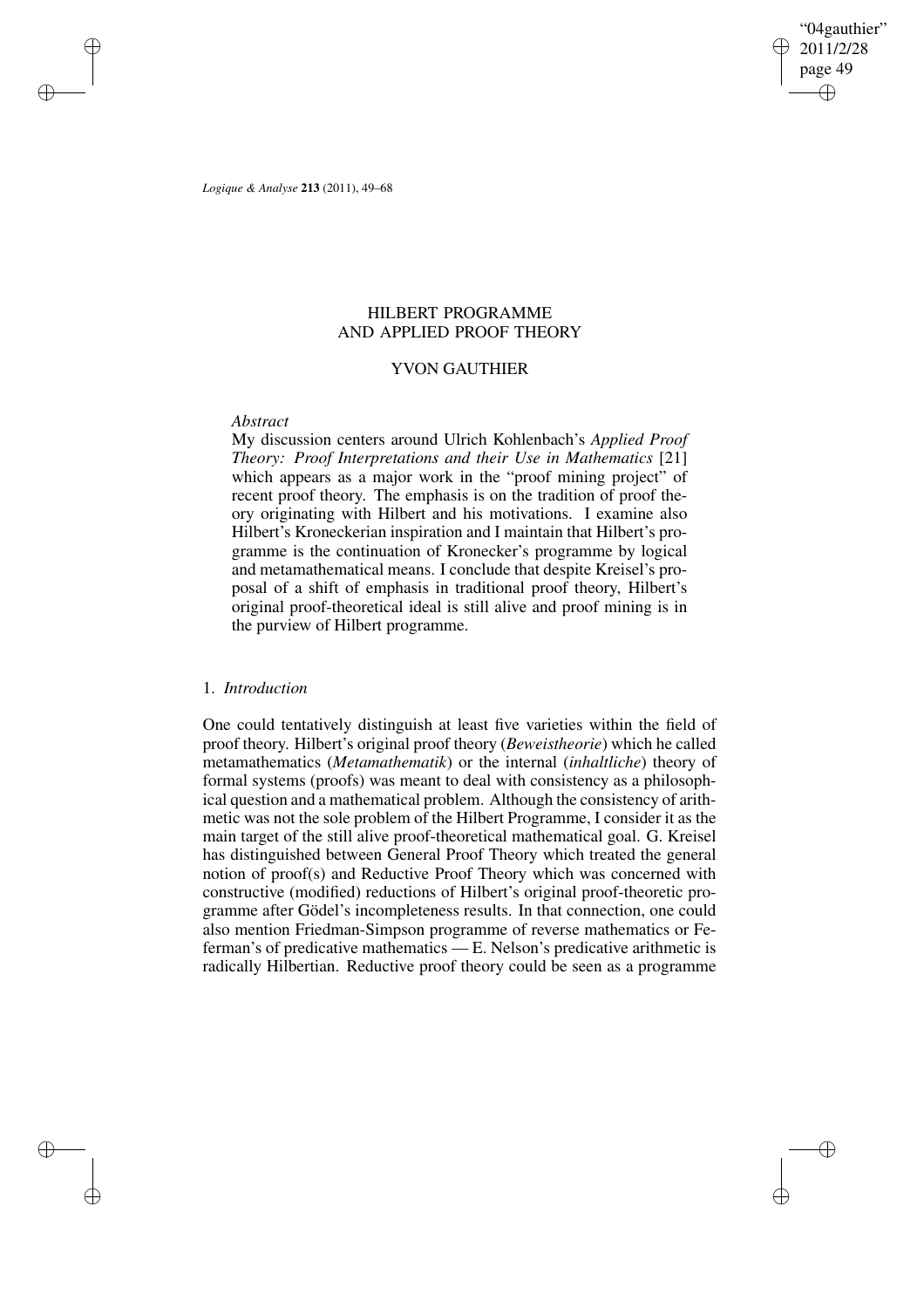"04gauthier" 2011/2/28 page 50 ✐ ✐

✐

✐

#### 50 YVON GAUTHIER

for unwinding or extracting constructive content from the gangue of nonconstructive or classical proofs. D. Scott has coined the term "proof mining" for what was to become "applied proof theory" in the hands of Ulrich Kohlenbach and co-workers. Applied proof theory could also be contrasted with abstract proof theory which deals with extensions of Hilbert's finitary framework into the set-theoretic (transfinite) ordinal hierarchy, although applied proof theory does not repudiate entirely the transfinite realm in the deployment of intuitionistic mathematics. I want to insist in the following on the foundational and philosophical significance of applied proof theory.

Applied proof theory has the explicit aim to extract constructive (and qualitative) data together with effective bounds from non-constructive proofs of theorems, mainly in classical analysis; this aim is achieved by using constructive and at times non-constructive means, especially in fixed point theory, as Kohlenbach admits (see [21]. p. vii, and [22]), and still the procedures stemming from intuitionistic principles like bar-induction and bar-recursion allow for the "binding" of information in classical proofs. The tools in question are logical — to be distinguished from combinatorial or purely arithmetical and polynomial means. Extraction of bounds from existing "unbounded" proofs is performed using logical techniques stemming mainly from Herbrand's theorem and Gödel's functional (*Dialectica*) interpretation. Other notions like Kreisel's no-counterexample interpretation, modified realizability and Howard's majorazibilty could be seen as derived from those two primary sources. One should also mention in that connection, besides the pioneering work of F. Richman and others, the work of T. Coquand, H. Lombardi and others (see [3], [2] and [4]) using the same logical tools in a programme for the extraction of computational content in abstract algebra.

The logical profit is banked on the informational content of the extractive procedure and this is of course more apparent in fully non-constructive classical analysis than it is, for instance, in number theory. In elementary number theory — elementary because it does not use analytical means or methods —, logic is not involved in the unwinding of proofs, since number theory can do it on its own. For example, Euler's theorem on the infinity of primes (after Euclid's constructive proof) obtains with a minorization (log  $log x$ ) on the divergent series of inverses of primes

$$
\sum_{p \le x} 1/p \ge \log \log x - \log 2(x \ge 2).
$$

Let us note here that Euler introduced analysis in his original proof, but here elementary properties of the logarithmic function are used to arithmetize the analytical statement with limits. A similar example is given by Kohlenbach (see [21] pp. 15–16) and can serve as a motto for the extractive practice:

✐

✐

✐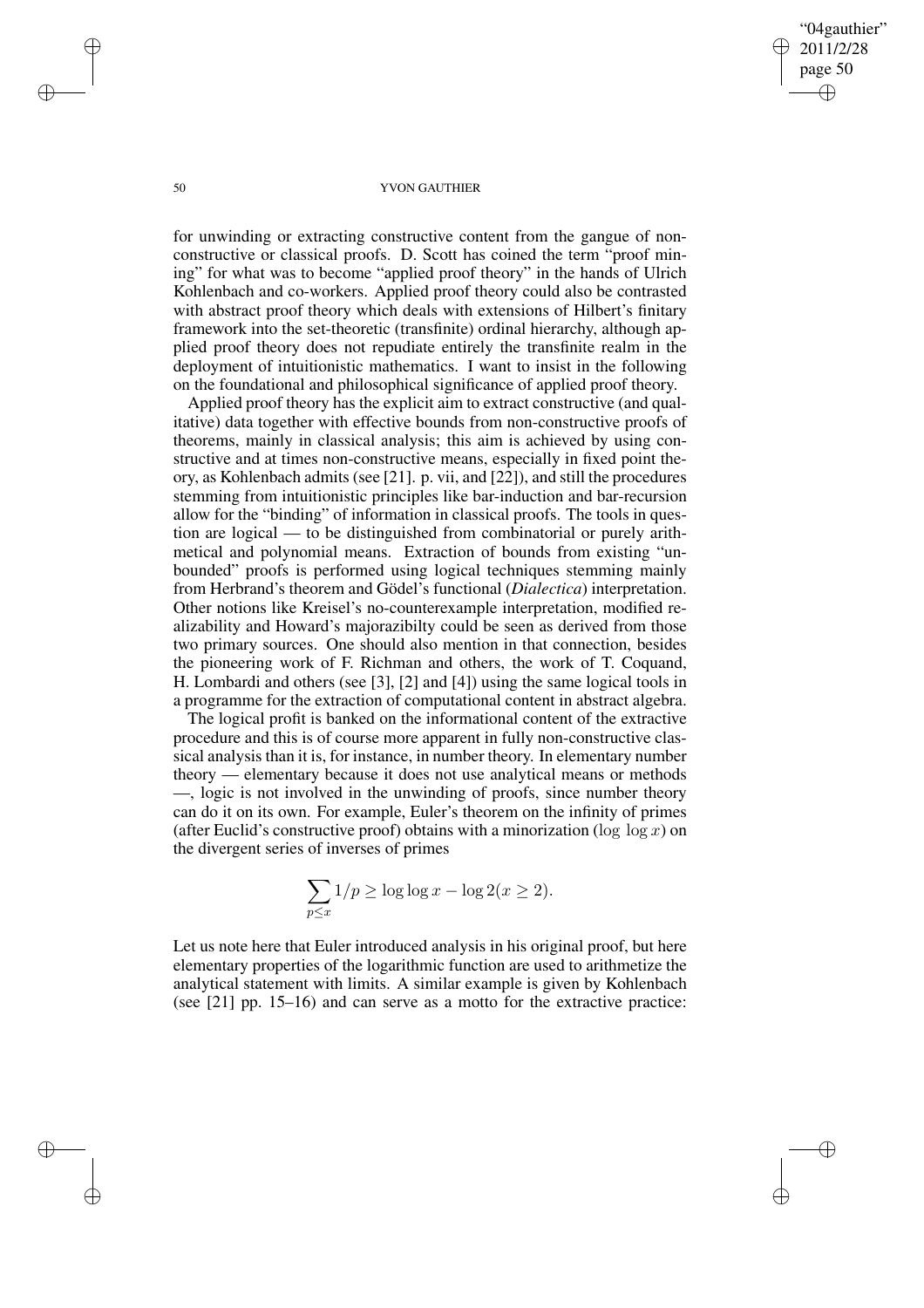#### HILBERT PROGRAMME AND APPLIED PROOF THEORY 51

✐

✐

✐

✐

in order to get the best computable results, define sharply the interval of values. It is not generally known (and not mentioned by Kohlenbach) that Kronecker, the pioneer of constructive mathematics, has insisted on such a procedure. In his criticism of Bolzano's theorem on intermediate values, Kronecker vilifies Bolzano for having used the crudest means (*den rohesten Mitteln*) to obtain an analytical result which cannot be applied to the roots of an entire function. In his refinement of Sturm's theorem on the change of signs in the real roots of an algebraic equation, Kronecker calls for the localization (*Isolierung*) of real roots in an algebraic equation with the help of multiple equations and inequations (see [11]). The idea of localization of roots could also be found in Selberg's elementary proof of Dirichlet's analytical proof on the distribution of primes in arithmetic progressions, where Selberg uses only elementary properties of the logarithmic function. In that context, Kohlenbach recalls some recent results by Avigad, Gerhardy and Towsner using logical analysis on the classical ergodic theorem in connection with the Green-Tao theorem on the existence of arbitrary long progressions in the distribution of primes. A more recent result by Kohlenbach (and Leustean) applies the functional interpretation to obtain more quantitative information on the mean ergodic theorem — for a further improvement, see the recent paper by Gaspar and Kohlenbach [6]. As far as number theory is concerned, Kohlenbach mentions extractive variations of van der Waerden theorem (on arithmetic progressions in sets) — in this case the variation has produced a better bound, but no new information on the combinatorial content of the proof. A more informative result using a Herbrand analysis was obtained by H. Luckhardt on Roth's theorem on the rational approximations of an algebraic irrational number [26]. This last result is certainly in line with a Kroneckerian spirit. Kohlenbach also mentions a more speculative potential mining of the Tanyama-Weil theorem in arithmetic geometry including Wiles's proof on Fermat's last theorem. Here one must add a reminder to the logician. André Weil has stressed the effectiveness of number-theoretic results by Fermat's method of infinite descent, for instance in the theory of finite fields, and Weil's own results have influenced considerably recent work in model theory — see [31] for Weil's view on infinite descent in finite fields. No mention is made of infinite descent in Kohlenbach's book and proof-theorists are reminded that Weil did not deem the diagonal method to be a valid method of proof in number theory. Of course, number theory is not the main target of applied proof theory, it is rather classical analysis and the central chapters of the book focus on Polish metric spaces, approximation theory and fixed point theory of non-expansive mappings. Those applications are rather involved technically, but they rest on logical methods that are duly reviewed in the introductory chapters — roughly half the length of the book. The book is indeed a major work in the field of applied proof theory and its impact on mathematical practice should be significant. That

"04gauthier" 2011/2/28 page 51

✐

✐

✐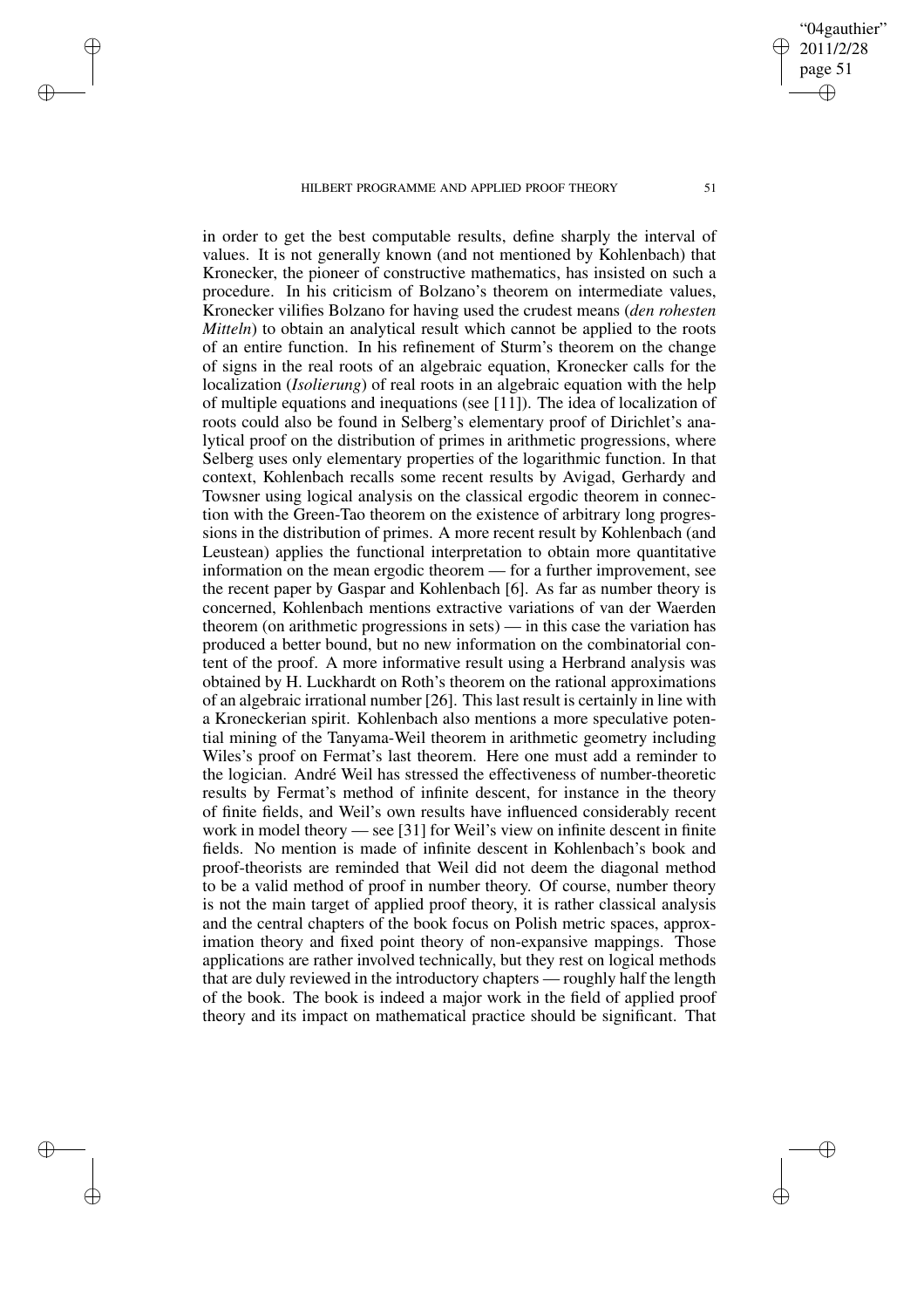✐

### 52 YVON GAUTHIER

was the objective of the proof theory practiced by G. Kreisel who wanted a logic relevant for mathematics — see Delzell [5] for the extensive review of Kreisel's unwinding of Artin's proof on the representation of rational functions by sums of squares. Kohlenbach's book reflects quite faithfully that objective.

## 2. *Hilbert's project of arithmetization*

Hilbert's intent in introducing the  $\varepsilon$ -symbol was to insure the passage from arithmetic to the ideal elements of set theory (including analysis), that is to insure consistency of infinitary mathematics with the help of finitary arithmetic, the theory of (primitive recursive) classical arithmetic. Hilbert devised the transfinite choice function to bridge the gap between finite arithmetic and Cantor's transfinite arithmetic (see [17]). But once the higher level of existence has been reached, one has to return or climb back to the finite basis: this is the descent method (*Methode der Zurückführung*) (see [19], II, p. 190) which consists of a construction (*Aufbau*) and its decomposition (*Abbau*) in arithmetical terms. The whole problem of consistency is thus a matter of recovering finite arithmetic through a process of elimination of the  $\varepsilon$ -symbol and the critical formulas attached to it. To the question often asked "Why introduce the  $\varepsilon$ -symbol if it is only to eliminate it afterwards?" the answer is simply: "To build up the ideal realm and redescend to the (arithmetical) foundations in order to secure the whole edifice of mathematics." Logic (and the axiomatic method) remains only a tool, insofar at it warrants elementary arithmetical inferences and the truth of elementary arithmetical statements (see [9]).

## 2.1. *The* ε*-symbol and its elimination*

The first axiom for the  $\varepsilon$ -symbol is

$$
A(a) \to A(\varepsilon_x A(x))
$$

where  $\varepsilon(A)$  is a transfinite logical choice function [17]. The existential quantifier is defined by

$$
\exists x Ax \equiv A(\varepsilon_x A(x))
$$

and the universal quantifier by

$$
\forall x Ax \equiv A(\varepsilon_x \neg A(x))
$$

✐

✐

✐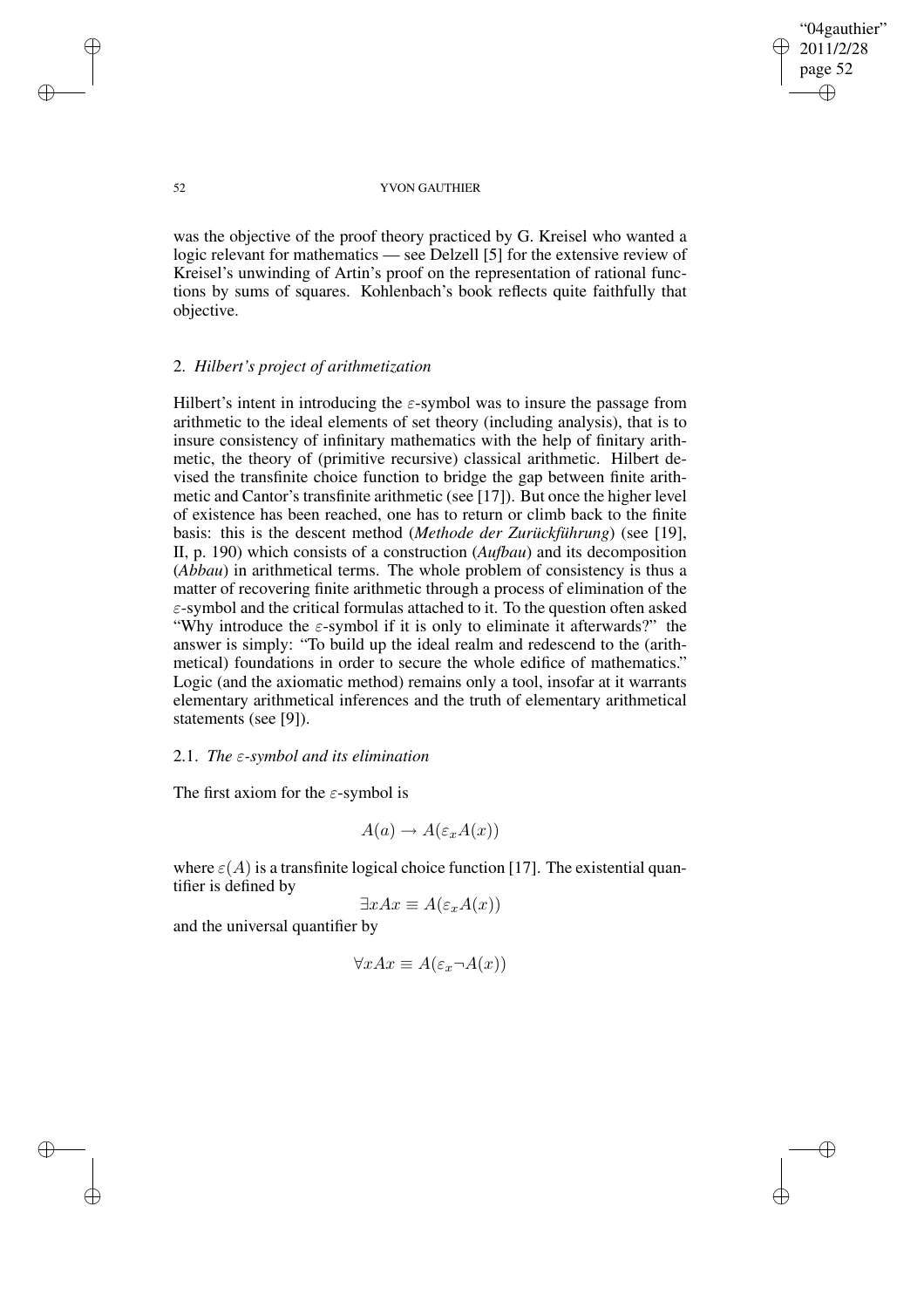meaning that universal quantification can be asserted if no counterexample can be found — after a finite search, that is a finite iteration of the transfinite choice function.

Together with the Aristotelian axiom

$$
\forall x Ax \to A(t)
$$

and the excluded middle principle

✐

✐

✐

✐

$$
\neg \forall x Ax \to \exists x \neg A(x)
$$

these axioms constitute the axiomatic framework for the symbol  $\varepsilon$  and its minimal character could provide a passage from arithmetic to analysis and set theory with the rules of logic being only an auxiliary means (*Hilfsmittel*) or even a deviation (*Umweg*).

The introduction of the  $\varepsilon$ -symbol requires two theorems on critical formulas and their elimination: the first  $\varepsilon$ -theorem eliminates critical formulas attached to a term  $t$ 

$$
A(t) \to A(\varepsilon_r A(r))
$$

by a method of symbolic resolution

$$
(R) = \begin{cases} A(t_1) \to A(\varepsilon_r A(r)) \\ \vdots \\ A(t_n) \to A(\varepsilon_r A(r)) \end{cases}
$$

which reproduces the decomposition of polynomials since terms and expressions are ordered according to degree and rank; the degree here is the maximal (finite) number of terms in a sequence of  $\varepsilon$ -terms and the rank of an  $\varepsilon$ -expression is the maximal (finite) number of expressions in a sequence of  $\varepsilon$ -expressions. As for polynomials, one obtains a reduction to a disjunctive form of terms without the  $\varepsilon$ -symbol, that is a linear expression. The second  $\varepsilon$ -theorem applies the same method to existential formulas and the identity axiom. It is the induction schema which creates problems here and requires a new critical formula

$$
A(t) \to A(\varepsilon_r A(r)) \neq t'.
$$

Substitution in this case is effected by means of number-names (*Ziffer*) or numerals for the  $\varepsilon$ -terms and the method will induce a formulation of the

"04gauthier" 2011/2/28 page 53

✐

✐

✐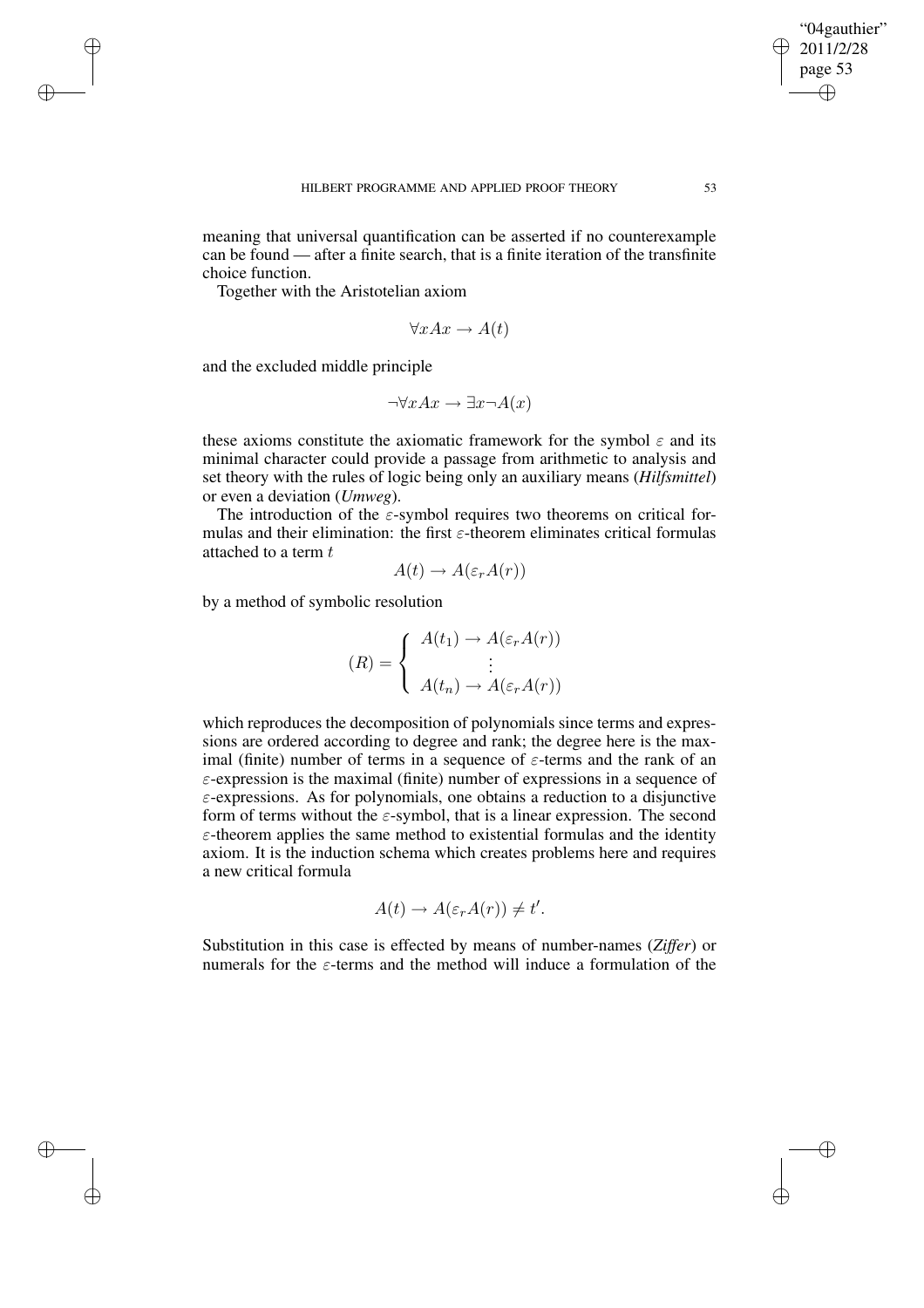✐

#### 54 YVON GAUTHIER

principle of induction with the help of the  $\varepsilon$ -symbol. The formulas

$$
A(a) \to A(\varepsilon_x A(x)) \neq a'.
$$

and

✐

✐

✐

✐

$$
a \neq 0 \to \delta(a)' = a
$$

for the existence of successors and their recursion give way to a new induction principle which is stated:

For every numerical predicate  $P$  which applies to at least one number, there is a number corresponding to  $P$  but for whose predecessor, if it exists at all, P is not applicable (see [19], II, p. 87).

The principle is equivalent to the least number principle with the general recursive function  $\mu$ 

$$
A(a) \to (\mu_x A(x)),
$$

with

$$
A(x) \to \exists x (A(y) \text{ and } \forall z (z < y \neg A(z))),
$$

but the general procedure is reminiscent of polynomial decomposition in irreducible factors, *i.e.* the Euclidean algorithm of the greatest common divisor and its generalization by infinite descent for polynomials of degree  $n$ or by the chain condition for polynomial rings. S. Kripke has drawn an argument from this obvious fact to the collapse of the Hilbert programme (see note 1 and [24]). What is paradoxical in that connection is that the epsilon substitution method is used relying on ideal elements with transfinite induction to show the 1-consistency or  $\omega$ -consistency of arithmetic. Of course, one needs here 2-consistency or outer consistency for Peano arithmetic, as Gödel says, but Gödel did not deny the possibility of an inner consistency proof, as I maintain later on. It remains though that the method of infinite descent is best suited for finite arithmetic and its internal logic (see [8] and [11]). Infinite descent is still an essential ingredient in an abstract or generalized form in contemporary arithmetic-algebraic geometry, for example in Galois cohomology theory.

The substitution principle takes the form of global or partial substitutions and the effective substitutions for terms will consist in finding the resolvent or the solution polynomial in reducing substitutions of term instances to substitutions in fundamental types of terms, *i.e.* terms that are not part of an other term. The process mimics Kronecker's general theory of elimination and the consistency proof will lead to the "*irreducible"* reduced formulas, as can be shown on the example of Ackermann's consistency proof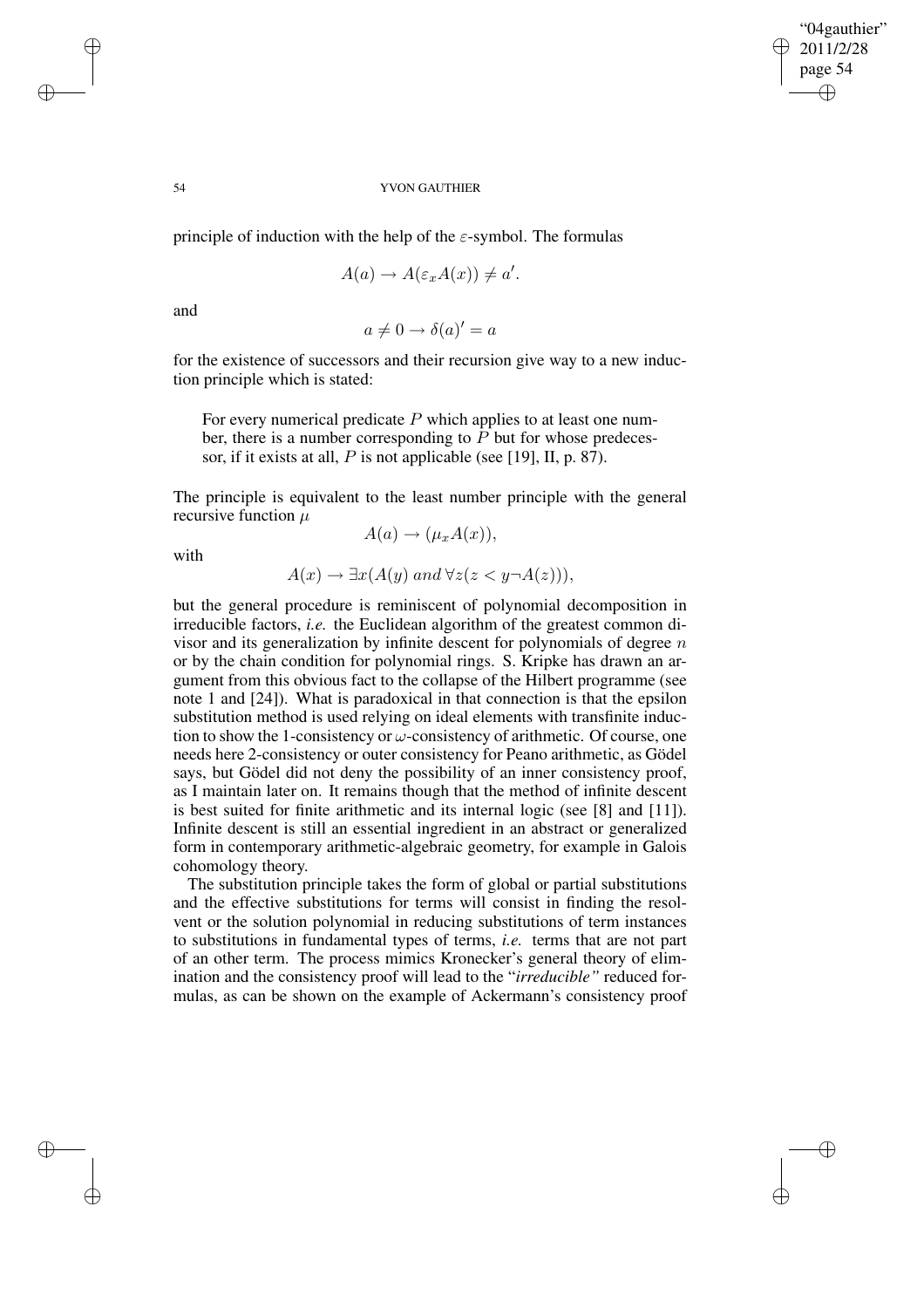for arithmetic — reproduced in [19], Supplement V, pp. 535–555. Ackermann's proof relies essentially on the reduction number of global substitutions (*Gesamtersetzungen*) for numerals and functions using the machinery of recursive function theory: one ends up with a "normal sequence" in a polynomial expression

$$
n_0 \cdot 2^k + n_1 \cdot 2^{k-1} + \ldots + n_{k-1} \cdot 2 + n_k
$$

for the numbers  $n$  substituting for terms. The reduction number has the value 1 or 0, depending upon the global substitution being reduced to 0 or  $j \neq 0$ . The total number of global substitutions is  $2^n$  when the number of  $\varepsilon$ -terms (of rank 1) occurring in the series of formulas is n, as is the case for the number of coefficients in the binomial, for example. For higher ranks, primitive recursive equations suffice

$$
\psi(1, n) = 2^n
$$
  

$$
\psi(m+1, n) = 2^{n\phi(m,n)} \cdot \psi(m, n).
$$

The second  $\varepsilon$ -theorem has to do with the critical formulas of the second kind and the symbolic resolution of existential formulas. The main idea is to eliminate the existential quantifier from formulas like

$$
\exists r_1 \ldots \exists r_r \forall n_1 \ldots \forall n_s A(r_1, \ldots, n_s)
$$

to obtain a disjunction

✐

✐

✐

✐

$$
\begin{array}{c}\nA(t_1^{(1)},\ldots,t_r^{(1)},f_1(t_1^{(1)},\ldots,t_r^{(1)}),\ldots,f_s(t_1^{(1)},\ldots,t_r^{(1)})) \vee \ldots \vee \\
A(t_1^{(m)},\ldots,t_r^{(m)},f_1(t_1^{(m)},\ldots,t_r^{(m)}),\ldots,f_s(t_1^{(m)},\ldots,t_r^{(m)}))\n\end{array}
$$

where the terms  $t_i^{(i)}$  $j^{(i)}$  do not contain the *ε*-symbol and the  $f_i$ 's are function symbols with  $r$  arguments

$$
f_1(c_1,\ldots,c_r),\ldots,f_s(c_1,\ldots,c_r).
$$

If an equality axiom is added, a pure predicate calculus without the  $\varepsilon$ -symbol can be formulated and opens the way to a Herbrand-type consistency proof.

Hilbert had introduced the notion of a "disparate system of functions" with the explicit aim of producing a consistency proof for the pure predicate calculus (*i.e.* without identity). The functions in question are simple arithmetic functions which associate a numeral with a numerical expression in such a

"04gauthier" 2011/2/28 page 55

✐

✐

✐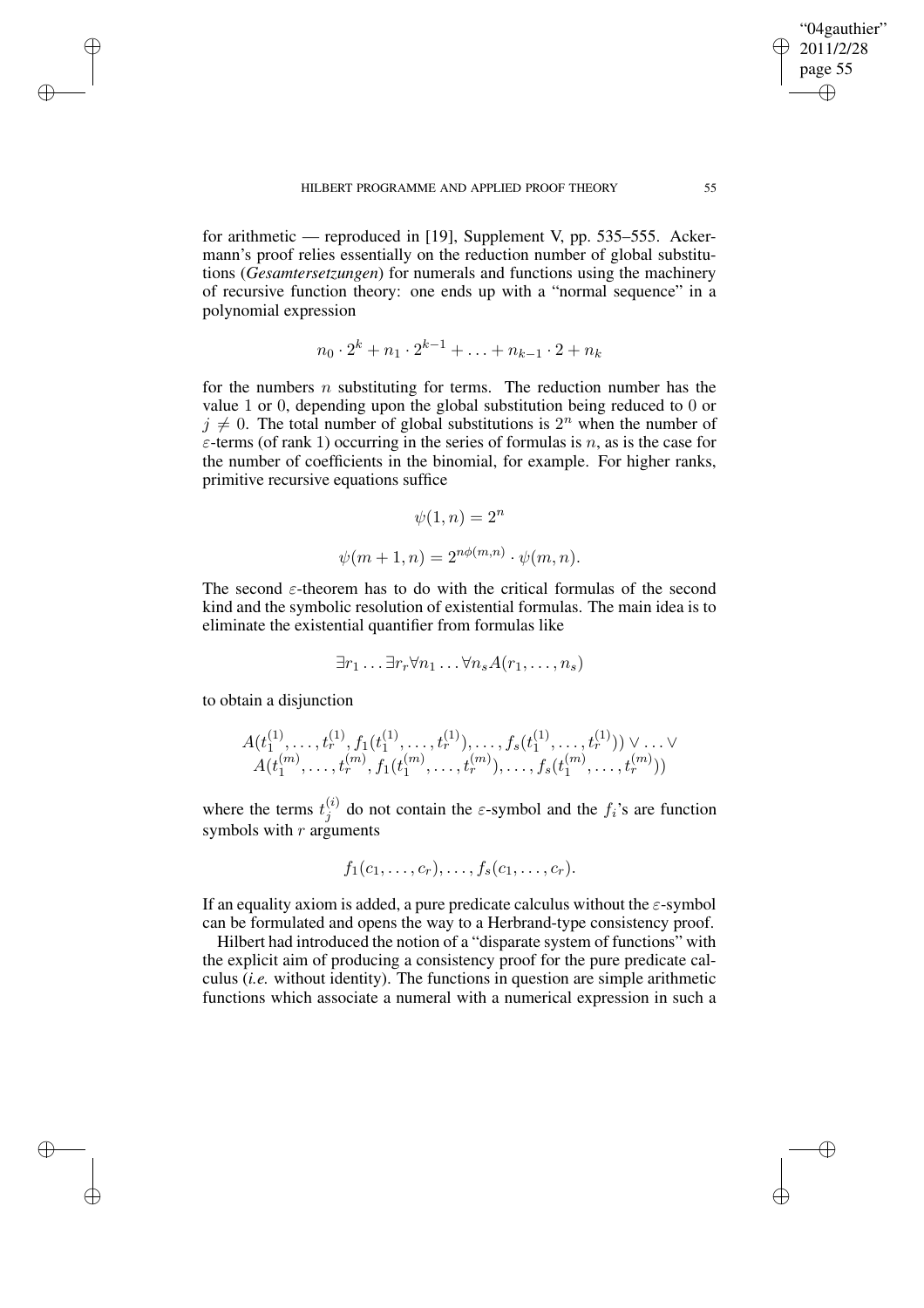✐

#### 56 YVON GAUTHIER

manner that for a given numerical symbol (*Ziffer*) P and a disparate function system

 $\phi_1,\ldots,\phi_i,$ 

the disjunction  $S_p^{(\phi)}$  is derivable in the propositional calculus. A disparate function system is, for example (see [19], II, p. 175)

$$
\phi_i(n_i, ..., n_r) = \psi_0^i \cdot \psi_1^{n_1} ... \psi_r^{n_r} \quad (i = 1, ..., s)
$$

where the  $\psi_i$ 's are the first  $r+1$  primes. The idea is to associate, *disparately*, to each r-tuple of numerical symbols a different numerical symbol. The procedure looks like Brouwer's choice sequences, as Hilbert remarks, and can be extended to infinitely proceeding sequences. This first step in the arithmetization process must be completed by an arithmetical imitation of the grammatical structure of logical formulas (see [19], II, p. 217) through a translation with the help of recursive functions and predicates. Gödel achieved that kind of translation for the syntax of Peano arithmetic. We know that in this case the arithmetization could not be completed, mainly because the induction over an infinite set of numbers lends itself to Cantor's diagonalization procedure in contrast to Cauchy's diagonalization (the convolution product) which is applicable in Fermat-Kronecker arithmetic.

It might be worthwhile to note that the potential infinity of Brouwer's choice sequences, which Hilbert alludes to, allows for a treatment of the consistency problem compatible with Hilbert's programme. It is apparently in his attack on Cantor's continuum problem (see [19], II, p. 216) that Hilbert had the idea of arithmetization. The fact that the translation of transfinite arithmetic into finite arithmetic has not succeeded in Hilbert's hands is certainly one of the reasons for the success of the incompleteness results. Hilbert's programme however is not confined to set-theoretic arithmetic in Hilbert's own terminology and Kohlenbach's work is clearly in line with the arithmetization programme where one wants to remove the analytical clothing to uncover the arithmetical statements hidden beneath [20]. I am tempted to say that the ideal of arithmetization survives for the very reason that, as Hilbert confessed, the programme itself antedates Hilbert's efforts and can be traced back to Kronecker's idea of arithmetization of algebra. Arithmetization of logic is but a consequence of that original programme which was taken anew by E. Nelson's predicative arithmetic.

Robinson's theory of arithmetic  $Q$  is consistent and essentially undecidable. But E. Nelson's proof for the self-consistency of  $Q$  (in [28]) rests on a notion of genetic, as opposed to formal, number which allows for a computable or polynomially bounded exponentiation in the form

✐

✐

✐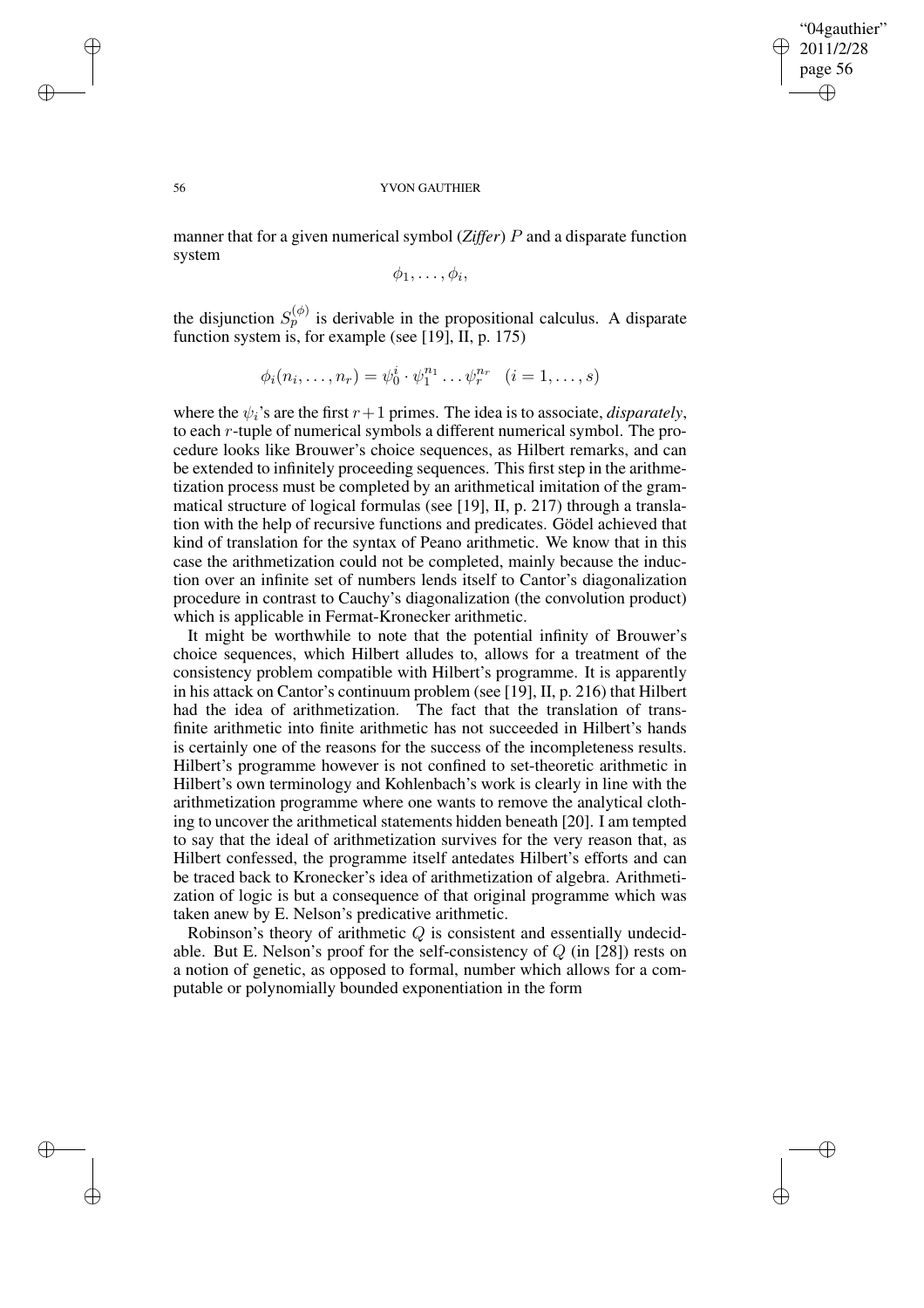$$
\sigma_0(\ell,n) = \exists f \; exponent(\ell,n,f)
$$

$$
\sigma_n=\sigma_0(n,n).
$$

where  $expcomp(\ell, n, f)$  means that for all i in the domain of  $f, i \leq n$  and  $f(0) = \ell$ ; this leads for a given a to  $explog(f(i), a)$  for  $loglog a = f(i)$ , a formula similar to the one I used for Euler's theorem on the infinity of primes.

The theorem on logical consistency says for a theory  $T$ :

T is tautologically consistent  $\rightarrow T$  is  $\sigma$ -consistent

and the inference

✐

✐

✐

✐

 $\sigma(b) \rightarrow \sigma(Sb)$ 

is genetic while exponentiation  $e(n)$  does not imply  $\forall n \, e(n)$ ; exponentiation is not total.

This is reminiscent of Herbrand's arithmetic with induction on formulas without free variables (quantifier-free induction). Nelson's proof is based upon the Hilbert-Ackermann consistency proof for open theories (without quantifiers) which reduce to disjunctive propositional formulas — as in Herbrand's theorem — and they can be considered as *de facto* or intrinsic polynomials. In Nelson's genetic self-consistency proof for predicative arithmetic, the numbers denoted by terms of the arithmetized theory are bounded by the terms themselves (see [28] p. 176), while in the case of polynomialized arithmetic, the numbers (the terms) are bounded by the degree (and the height) of the translation polynomial. Bounded polynomial arithmetic would be an appropriate name for such an arithmetic. If we look at primitive recursive arithmetic and add as in Hilbert or Herbrand some restricted form of the least number principle (also found in Nelson), we are coming close to an arithmetic which I call Fermat arithmetic, where Peano's induction postulate is replaced by the method of infinite descent, which is not equivalent to (formal) infinite induction from a constructive point of view: the equivalence requires a double negation over an infinite set of natural numbers, a procedure which is obviously disallowed on constructivist (intuitionistic) grounds. Here one should point out that intuitionistic principles are not always up to the task. Poincaré — who calls infinite descent "récurrence" — and Peirce are two authors who have forcefully emphasized the distinction for different reasons. The main reason to me is that infinite descent embodies a central method of proof in number theory. The method is employed negatively as *reductio ad absurdum*, but also positively [8]. Fermat, Euler, Lagrange (who called infinite descent *réduction*), Legendre and Kummer all used the

"04gauthier" 2011/2/28 page 57

✐

✐

✐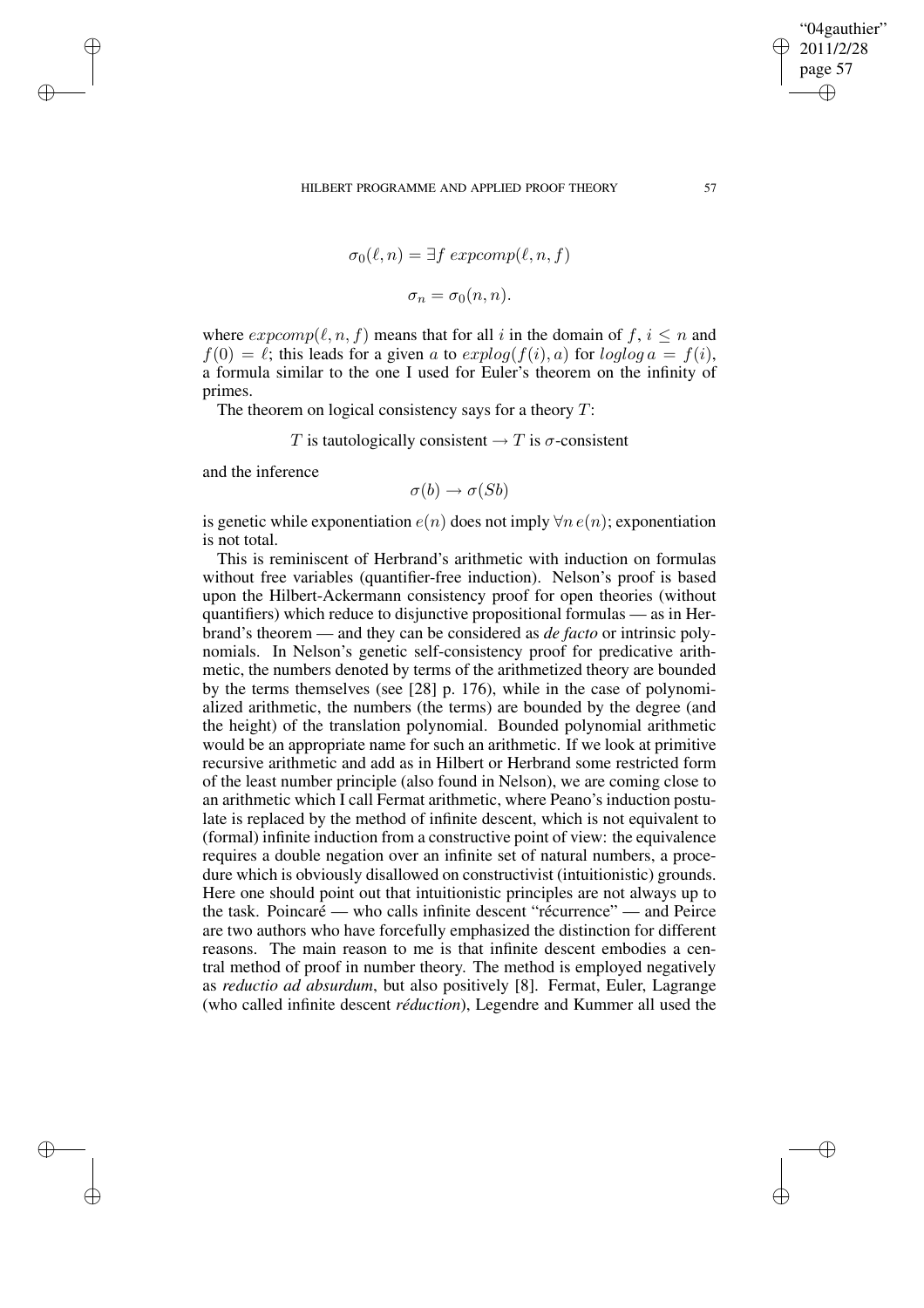✐

#### 58 YVON GAUTHIER

method to prove important theorems in number theory. Nowadays, Mordell, Weil, Serre, Faltings and others use it in arithmetic (algebraic) geometry.

Hilbert acknowledges that Kronecker has succeeded in constructing a finitary theory of algebraic numbers and of the field of algebraic numbers, but he says that this theory was to be found only in Kronecker's lectures without mentioning that the major paper of 1882 *"Grundzüge einer arithmetischen Theorie der algebraischen Grössen"* [25] contains certainly the main ingredients of the theory. Nevertheless, Hilbert does not misrepresent Kronecker's achievements and one can suppose that it is the same process of association he has in mind when he wants to adjoin ideal elements to finite arithmetic, although he seems to give credit to Kummer rather than to Kronecker [17].

## 2.2. *Hilbert's finitist stance*

The finitist "stance" (*die finite Einstellung*) is certainly the heir of Kronecker's arithmetical constructivism, but the introduction of the  $\varepsilon$ -symbol and formal logic that one eliminates to come back to the internal (*inhaltliche*) logic of arithmetic means that finite arithmetic is self-consistent by construction: logical formulas are true by granting them numerical content through numeral substitution in the method of return and polynomial decomposition or descent reverses the process of construction into a process of reduction. If the notion of predecessor is more structural or less internal than the notion of "smaller than", as Hilbert suggests, it is to preserve the axiomatic character of the least number principle, but its true arithmetical nature is revealed in the finite process of the Fermatian method of descent.

Formal logic for Hilbert has only an ancillary role, it only guarantees the passage from arithmetic to its algebraic extensions through the adjunction of ideal elements (indeterminates). But these ideal elements are algebraic in essence and Kronecker did not need formal logic for his general arithmetic. For Kronecker, the negative transcendence of non-algebraic extensions cannot be redeemed by indeterminate quantities (see [25], p. 253). At this point, one is reminded of Steinitz who in his 1910 *Algebraische Theorie der Körper* has "completed" the Kroneckerian theory of domains of rationality integrating infinite transcendent extensions (with an infinite number of indeterminates also called "transcendents"), but only by resorting to set-theoretic notions of well-order (the axiom of choice and transfinite induction on ordinals). The continuation is no more of Kronecker's intent and Kronecker had warned (see [25], p. 156) against infinitary procedures and had emphasized the fact that infinite power series have an arithmetical construction of their coefficients and also that finite polynomial expressions dispense with any extension of the concept of finite series.

The way back from extensions in the ideal realm meant for Hilbert that consistency of analysis and set theory could be attained by finite means.

✐

✐

✐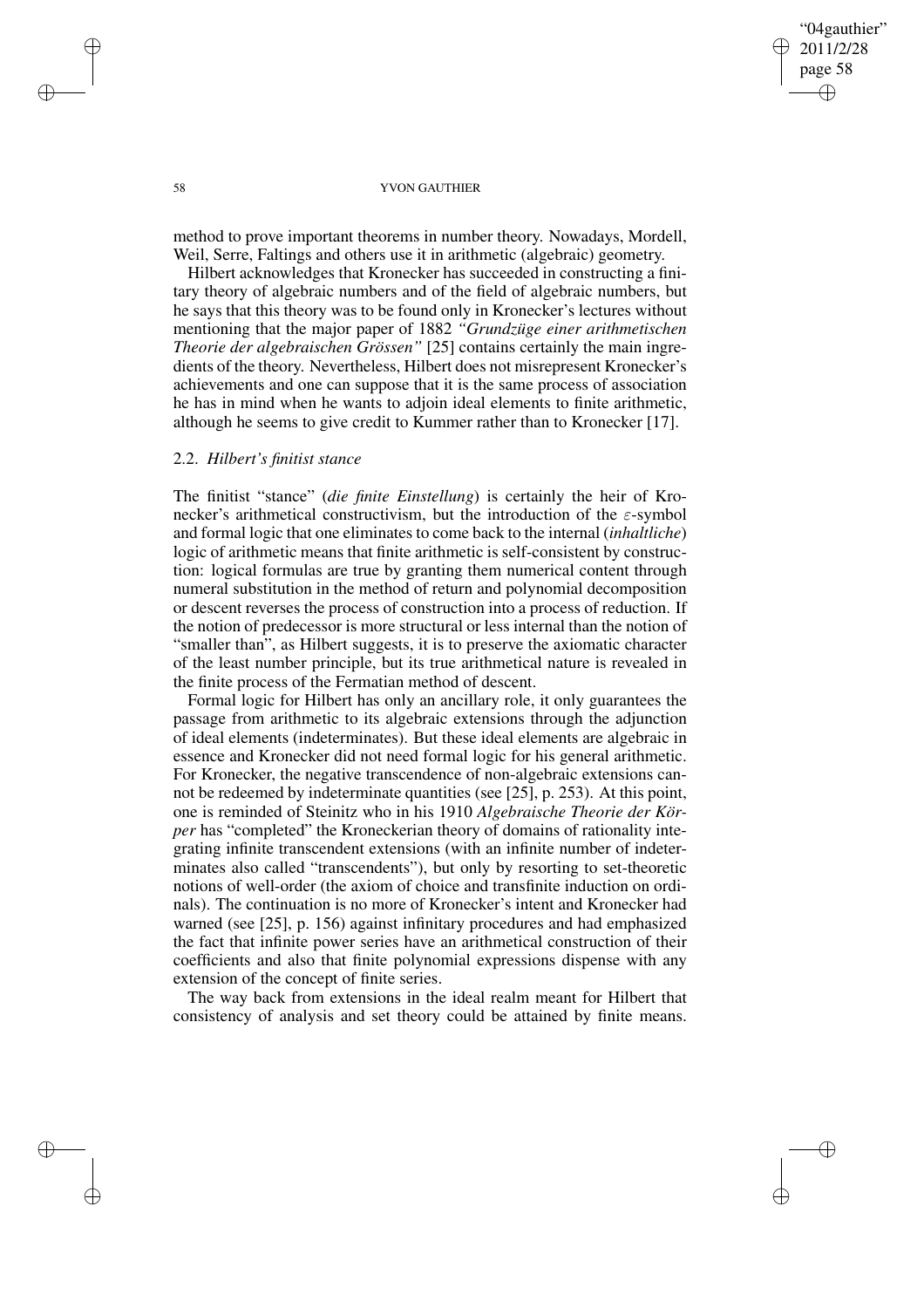HILBERT PROGRAMME AND APPLIED PROOF THEORY 59

✐

✐

✐

✐

But the reduction has also another meaning for Kronecker: the theory of divisors or congruences in modular systems affords a reductive theory of algebraic extensions under the isomorphism between extensions with a finite number of indeterminates and polynomials in the field (or rather domain of rationality) of algebraic numbers. It is that lesson which Hilbert seems to have remembered, at least partially, in his ultimate finitist programme of the *Grundlagen der Mathematik*. But it is the algebraic closure of the theory of indeterminates (beneath the theory of real fields) which limits upstream Hilbert's programme while Gödel's incompleteness results are only a downstream obstacle that is not fatal to finitist foundations understood in Kroneckerian terms.

It is common knowledge that mathematics or proof theory is concerned with finitary methods as in Hilbert's conception of a theory of formal systems. I contend that the consistency question is the crux of the matter and that it requires a finistist approach in the sense of Kronecker. The rather sketchy attempt on the simultaneous foundation of logic and arithmetic in the 1904 paper *"Über die Grundlagen der Logik und der Arithmetik"* (see [18]) puts forward the concept of homogeneous equations in a manner reminiscent of Kronecker's combinatorial theory of (homogeneous) polynomial equations. Consistency, following Hilbert, boils down to the homogeneous equation  $a = a$  or inequation  $a \neq a$ . At the time, according to the testimony of Bernays, Hilbert was tempted to lay down his arms to the finitist Kronecker, whom he accused of dogmatism; but under the threat of the paradoxes, he momentarily abandoned his foundational query, and submitted to Kronecker in perpetuating the Kroneckerian tradition among others in number theory and in algebra. It is only in 1918 that Hilbert resumed his foundational research and returned to finitism, not without polemizing with Kronecker (posthumously!), Brouwer and Weyl whom he considers as Kronecker's direct heirs. The simultaneous foundation of logic and arithmetic still dominates his preoccupations and the recourse to the notion of formal system is meant as a mechanism (a finite algorithm) for the introduction of ideal elements. My hypothesis is that this process mimics Kronecker's association of forms in his general arithmetic and the consistency which is required for the association of ideal elements can only be achieved by a formalism which is the exact counterpart of an arithmetic (polynomial) algorithm, *e.g.* the method of descent as a generalized Euclidean algorithm.

The propositions of general arithmetic that are found in Kronecker's *"Grundzüge einer arithmetischen Theorie der algebraischen Grössen"* [25] can be considered as so many axioms from which Kronecker derived his results with arithmetical means alone. In his 1918 *"Axiomatisches Denken"* (see  $[18]$ , pp. 146–156), Hilbert pinpoints the properties of independence and consistency as the main features of the axiomatic method. Relative consistency of geometry and other scientific disciplines, Hilbert suggests, is based

"04gauthier" 2011/2/28 page 59

✐

✐

✐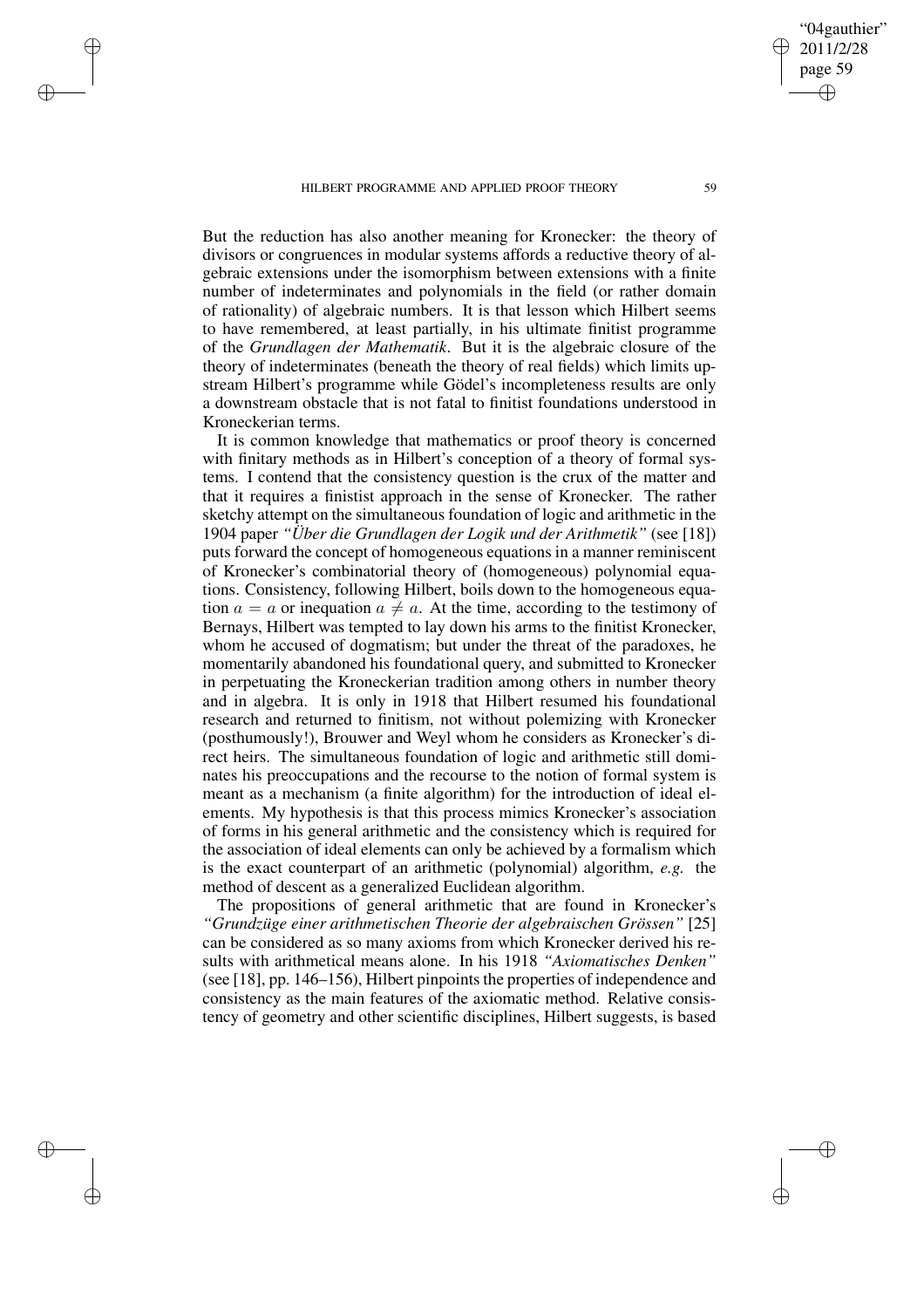"04gauthier" 2011/2/28 page 60 ✐ ✐

✐

✐

#### 60 YVON GAUTHIER

on the consistency of arithmetic, but there is no further foundation for arithmetic and, Hilbert adds, set theory. Logic is the ultimate foundation and it must also be axiomatized and in the final analysis there only remains for the axiomatic method the question of decidability which must be settled "in a finite number of operations" (see [18], p. 154). Here Hilbert gives the example of the theory of algebraic invariants for which he had provided a finiteness proof inspired by the very method he had used in his major result: Hilbert's finite basis theorem depends heavily on Kronecker's own methods in general arithmetic and becomes the paradigm case for the decidability property of a logical system! But there is no logic involved in Hilbert's result and his paradigmatic case is drawn from polynomial arithmetic (Kronecker's general arithmetic of forms). Decidability implies, of course, that we have an algorithm or a finite procedure to decide of a given question in a "finite number of steps". We then come back to our point of departure and it is not surprising to see that most decidable theories are elementary (first-order) algebraic theories and have ended as the subject-matter of model theory, not proof theory. The method of quantifier elimination, for instance, is a test for decidability and has been employed by Tarski in his well-known modeltheoretic results; van den Dries has stressed the influence of Kronecker's methods in that context [30]. But then what is the logical point of the decision method? A decidable theory if consistent is finitely so. In the specific case of the elementary theories, logic does not play any special role since the equational calculus of polynomials does not need other operations than the purely arithmetical (combinatorial) laws.

The case for logic rests solely on the alleged conservative extensions of arithmetic into the transfinite domain of ideal elements. It remains though that even if Hilbert had hoped for a logical introduction of ideal elements, he has constantly stressed that a finite process (or procedure) is the inference engine of internal (*innere*) consistency [9], [11].

Internal consistency is obtained by internal means in the case of general arithmetic as in the case mentioned above of the theory of algebraic invariants. Hilbert was not mistaken there and he saw consistency as internal to the polynomial equation calculus when he defined consistency as the equation  $a = a$  and inconsistency as  $a \neq a$ . One of the essential tools of internal consistency is the convolution product which generates linear polynomial expressions from linear polynomial expressions as in Kronecker's result, Dedekind's Prague theorem or Hilbert's work in invariant theory. The convolution or Cauchy product can be called Cauchy diagonal. A serious blow to Hilbert's programme was given from the outside, the "external" Cantor diagonal in Gödel's results. The set-theoretic diagonalization does not belong to number theory or algebra, but to set-theoretic arithmetic, as Hilbert himself has named it, but it is also set theory that he wanted to secure in his proof theory. It is another paradoxical situation for the logician Hilbert to

✐

✐

✐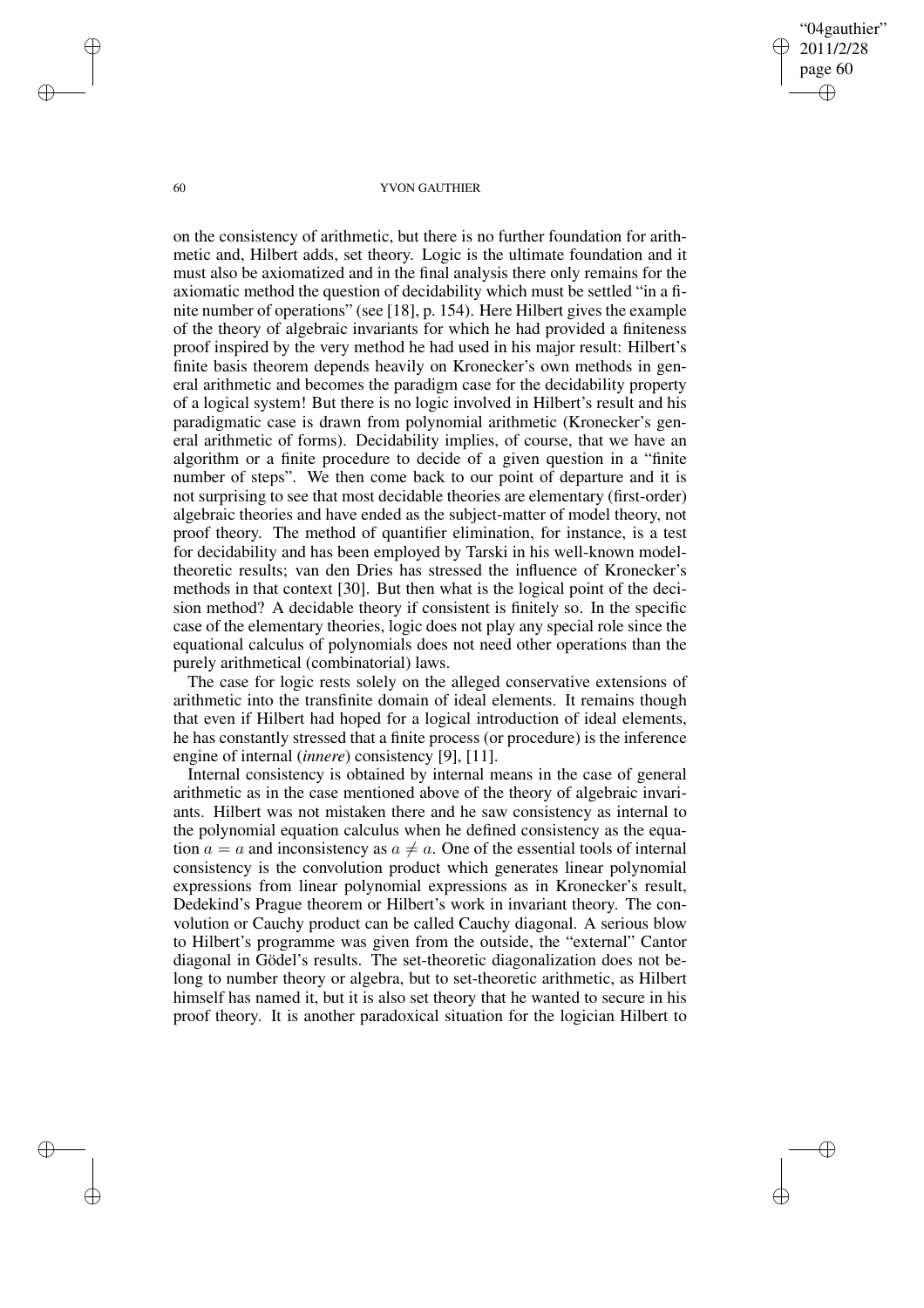see his full-blown programme for consistency of set theory and analysis put in jeopardy by a set-theoretic device!

A more balanced view would call for a reconciliation of Kronecker's and Hilbert's programmes. New foundations for Hilbert's programme invite to dig deeper in Hilbert's programme and to lay bare the roots of Hilbert's metamathematical idea. Consistency and decidability constitute the main avenues we have followed — independence being a minor logical track for our purpose — and they appear already in Kronecker's work in another disguise.

## 3. *The continuation of Hilbert's programme*

✐

✐

✐

✐

Herbrand's theorem and Gödel's functional interpretation were devised as a response to Hilbert's programme. Herbrand wanted a finitist consistency proof for arithmetic and his theorem for predicate logic is in the line of the Hilbert-Ackermann consistency theorem which says:

An open theory  $T$  is inconsistent iff there is a quasi-tautology which is a disjunction of negations of nonlogical axioms of T.

An open theory  $T$  has its nonlogical axioms quantifier-free and a quasitautology is a tautological consequence of instances of equality axioms. Herbrand's theorem holds for quasi-tautologies in classical first-order predicate calculus with equality and it is in this form that it is employed in applied proof theory. Gödel proposed his quantifier-free *Dialectica* interpretation to overcome the finitist framework by introducing functionals as abstract types beyond the natural numbers or the concrete objects of a Hilbertian formal system. The shift of emphasis initiated by Kreisel and the course taken by Kohlenbach consist in focusing on the existential quantifier in formulas in order to "scoop in" the parameters of a given proof in functional terms. There seems to be a task more modest than Hilbert's grand design of the consistency problem couched in the universal quantifier — the existential quantifier can be more easily eliminated! Here again a reminder: Hilbert had conceived a polynomial calculus (the epsilon calculus) subjected to infinite descent in order to reduce ε-formulas — infinite descent is called *"die Methode der Zurückführung"* in Hilbert and Bernays (see [19], p. 190), as I have shown above, and it is natural to think that both Herbrand and Gödel had such a calculus in mind and hoped to further it by other means, that is a theory of ascending types versus the number-theoretic method of infinite descent this could be the main cleavage between number theory and logic (and the cumulative hierarchy of set theory by the same token) but infinite descent is

"04gauthier" 2011/2/28 page 61

✐

✐

✐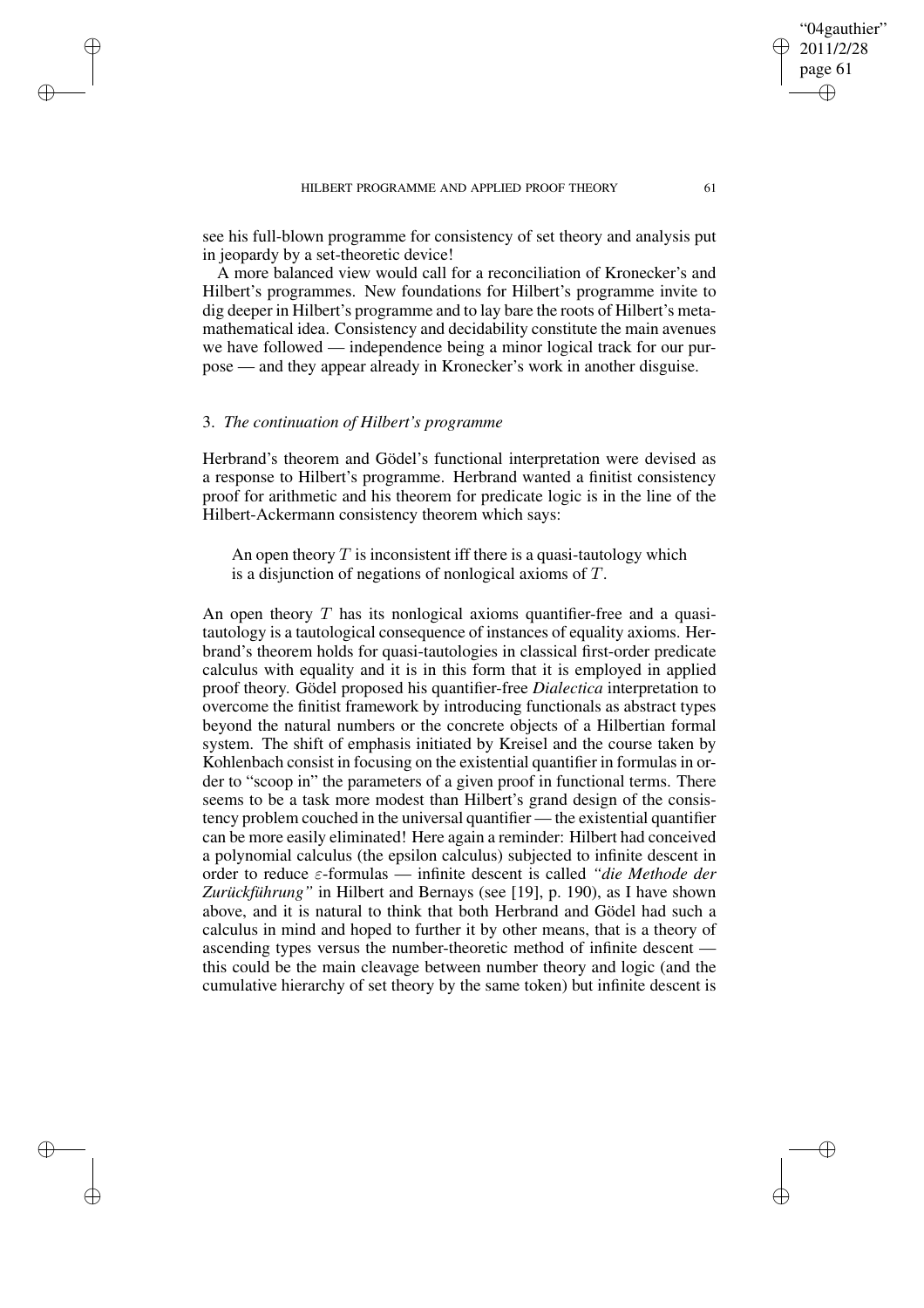"04gauthier" 2011/2/28 page 62 ✐ ✐

✐

✐

#### 62 YVON GAUTHIER

still at work in ZF with von Neumann's axiom of foundation inspired by Mirimanoff's idea of finite descent for ordinals (*ensembles ordinaires*) (see [10] p. 38 and [11] p. 83), that is transitive sets. With von Neumann ordinals arose the identification (confusion) of transfinite induction with infinite descent in axiomatic set theory, beyond Mirimanoff's finitist stance [27]. At any rate, Herbrand's and Gödel's efforts have resulted in a proof theory searching for polynomial bounds, but it should be noted that this proof theory is not interested in the computational complexity of proofs for logical calculi (the work of Cook, Urquhart, Krajicek, Pudlák and others) but in extracting bounds for proofs in classical analysis. If the business of proof mining is not devoid of tricks, as Kreisel has admitted [23], the main objective is the transformation of non-effective proofs into effective ones. Effective may mean computable, but sometimes effective proofs are hard to compute or hardly computable and the constructive content is far from being apparent; nonetheless, the objective is most of the time to retrieve more information from a non-constructive proof.

The paradigm theory is here again number theory and polynomial arithmetic. What Kronecker called general arithmetic (*allgemeine Arithmetik*) for his theory of forms or homogeneous polynomials is in more ways than one the mother theory of contemporary arithmetic-algebraic geometry where a given result of finiteness does not yield an explicit calculation for solutions (or the number of points). Among the logical methods used by applied proof theory, it is the functional interpretation which is privileged and it comes equipped with a logical (hereditarily inductive) relation of majorazibility  $\geq$ (due to W.A. Howard) which is in a sense the logical counterpart of numbertheoretic minorization. The relation

# $x^*$  majorizes  $x(x^* \geq_0 x)$

is defined for closed terms by induction on functionals of finite types; as Kohlenbach points out it is a structural property of the closed terms which eschews normalization (see [21], p. 60). As is well known, the logical background of the functional interpretation was intuitionistic, since constructions over and above formal objects (concrete representations of natural numbers) were allowed in. E. Bishop wanted to reduce those constructions to their numerical content, but the logical formalisms that have evolved from intuitionistic motivations pervade the techniques of applied proof theory. For instance, the fan rule that is mentioned and used by Kohlenbach (see [21] p. 111) is a descendant of Brouwer's fan theorem which is a finiteness law for spreads (*spreiding*) in an arborescent structure whose branches are assigned natural numbers; this is the equivalent of the axiom of choice and it is linked with the (weak) König's lemma on a finitely-branched infinite tree.

✐

✐

✐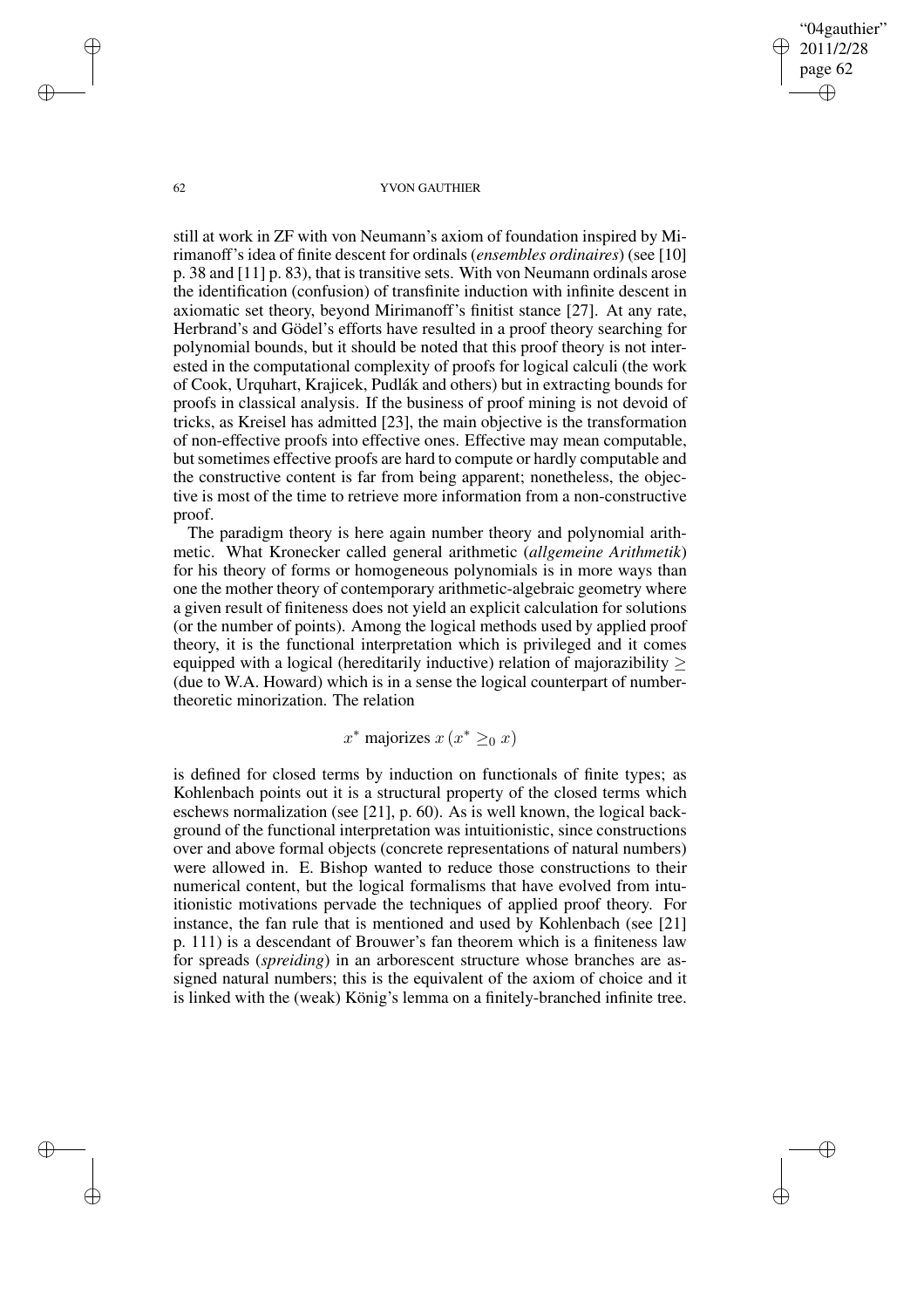✐

✐

✐

Brouwer derived from the fan principle his famous theorem stating that "Every total function in the real interval  $[0, 1]$  is uniformly continuous". Kleene's realizability interpretation for intuitionistic logic with numerical realizers or witnesses for functions, Kreisel's modified realizability, Gödel's negative translation from intuitionistic logic to classical logic, Markov's principle of double negation elimination for the existential quantifier, bar-recursion associated with the fan rule, all those notions are called to duty in the prospection procedures. Modified realizability was put forward to escape Markov's principle

$$
\neg\neg \exists x A(x, y) \rightarrow \exists x A(x, y)
$$

independent from intuitionistic principles and not realizable in the typed lambda-calculus of modified realizability. But the full functional calculus on all finite types, that is the full-blown system  $HA^{\omega}$  of Heyting arithmetic can accommodate Markov's principle; Kohlenbach even shows (chapter 7) that an extensional Heyting arithmetic can be made semi-intuitionistic by adopting highly non-constructive principles. Meanwhile, the functional interpretation assigns to each formula  $A(\hat{a})$  of  $HA^{\omega}$  a formula

$$
B \equiv \exists x \forall y A(x, y, a)
$$

where  $A$  is quantifier-free and  $x$ ,  $y$  are variables of finite type. The idea is to extract a computational witness (a realizer) as a closed term by more or less constructive means. This is a task Kohlenbach accomplishes with a vast array of technical means and an extensive logico-mathematical machinery — for instance, chapter 11 treats "The functional interpretation of full classical analysis" via a variety of comprehension and choice principles. A nice application is on Polish (complete and separable) metric spaces where a function (type-1 object) represents a unique element  $X$  for a computable enumerative procedure that picks a closed term as a bound. Other examples in function approximation theory abound.

Whatever the benefits of the functional interpretation in the process of proof transformations, one should not forget that Gödel had in mind what I call the "internal consistency" of arithmetic in contrast with the external or outer consistency, the so-called  $\omega$ -consistency or 1-consistency. Gödel was apparently not satisfied with Gentzen's recourse to transfinite induction and had not rejected an inner treatment of the consistency problem. In a 1972 note (see [15]), Gödel draws the attention to a remark he had made in 1966 (see [14] on "outer" or  $\omega$ -consistency saying that "perhaps it has not received sufficient notice". Gödel's insistence on outer consistency refers to Hilbert's own characterization of a formal system as *"äusseres Handeln"* or external treatment of internal or contentual inference *"inhaltliches Schliessen"*. The very idea of outer consistency means that internal consistency of various

"04gauthier" 2011/2/28 page 63

✐

✐

✐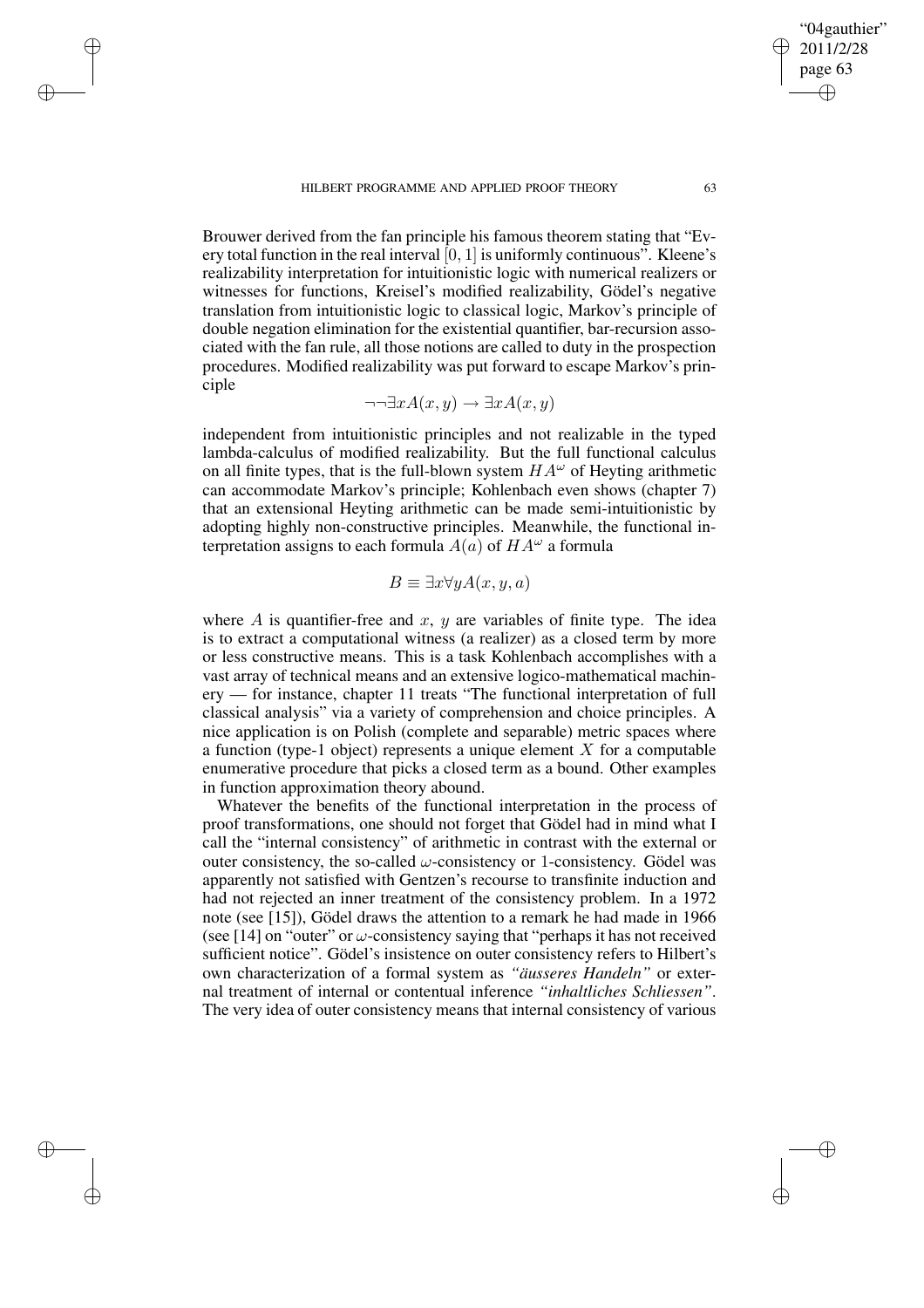✐

### 64 YVON GAUTHIER

systems of arithmetic cannot be proven within the concrete finite ressources afforded by the external treatment of a formal system. Consistency or  $\omega$ consistency must be assumed from without in order to justify the transfinite axioms, as Gödel says. That does not mean however that Hilbert's consistency programme is doomed to failure, only that it must be pursued by more internal — or more abstract — means. Gödel's *Dialectica* interpretation is an attempt in that direction — see my Abstract in the *Bulletin of Symbolic Logic* [12].

## 4. *Concluding remarks*

We know that Herbrand defended a finitist point of view in the lineage of Hilbert. In a recent article in *Philosophia Mathematica* [1], Jeremy Avigad credits Harvey Friedman with the following *Grand Conjecture*:

Every theorem published in the *Annals of Mathematics* whose statement involves only finitary mathematical objects (*i.e.,* what logicians call an arithmetical statement) can be proved in elementary arithmetic.

But Herbrand had already what I call Herbrand's conjecture:

Transcendental methods cannot prove theorems of arithmetic that cannot be proven within arithmetic itself.

*Écrits logiques* (see [16], p. 152. My translation. See my Abstract in *JSL* [7])

What Herbrand obviously meant is that theorems in arithmetic must always be provable with aritmetical means alone. Herbrand stated his conjecture for a suitable formal system which he does not describe — not a subsystem of Peano arithmetic that Avigad has obviously in mind. Herbrand was also a practitioner of (algebraic) number theory and he expressed himself in Kroneckerian terms when he used what he called "intuitionistic" arguments where one supposes that an object (logical or mathematical) does not exist without the means to construct it. In the same line of thought, he defends the potential infinite for his notion of infinite domain (*champ infini*) by saying that it is built iteratively *"pas à pas"* or *"Schritt zu Schritt"* in Kroneckerian terms.

✐

✐

✐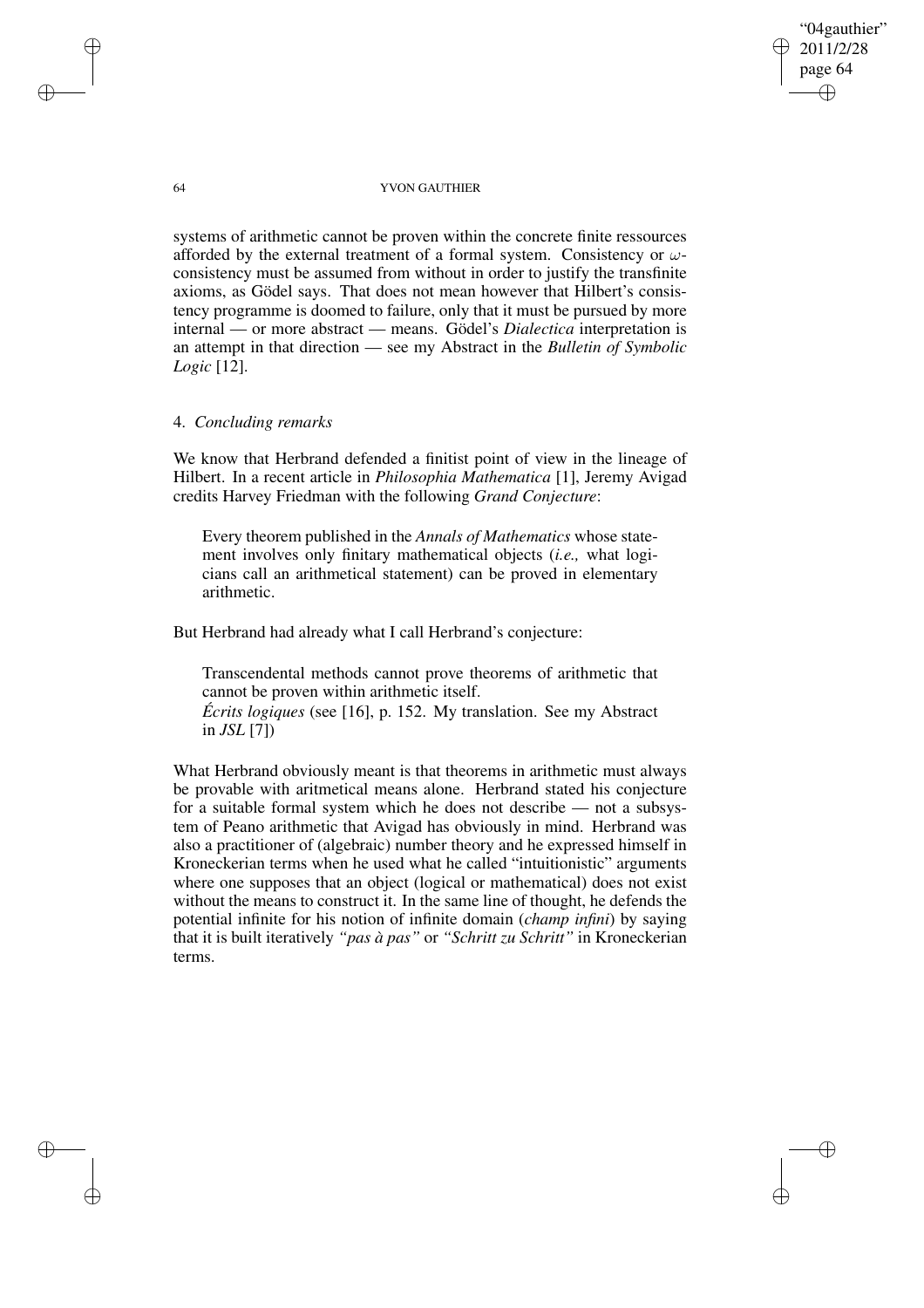HILBERT PROGRAMME AND APPLIED PROOF THEORY 65

✐

✐

✐

✐

Hilbert introduced ideal elements (*ideale Elemente*) in order to have a clear-cut divide between the finite and the non-finite, a divide that Aristotelian logic did overlook, because it could not survey — *"Unübersichtlichkeit*" in Hilbert's text [17] — the extent of its applications. The idea of the epsilon-calculus for the  $\varepsilon$ -symbol was to enable the extension of the simple laws of Aristotelian logic, excluded middle and universal instantiation with existential import, to the transfinite universe of ideal statements: once this is achieved, one could redescend in the finite by elimination of the ideal elements or the epsilon formulas by a finite process in polynomial arithmetic, that is the use of infinite descent (*die Methode der Zurückführung*), as I have shown in my book *Internal Logic* (see [11], pp. 68 and ss.) — of course, the second incompleteness result on external consistency could only be obtained from a transcendent point of view, the ω-view, outside that framework (*idem*, pp. 46, 80, 192).<sup>1</sup>

Intuitionistic logic, after the work of Brouwer, Kolmogorov, Heyting and Gödel, fares better in discriminating between the finite and the infinite, simply by rejecting the extension of classical logical laws beyond the finite domain and by digging the principles that govern the potential infinite. This explains why it is the starting point of the functional interpretation privileged by applied proof-theorists; in their hands, intuitionistic logic is extended by various non-constructive principles or one-way translations from intuitionistic logic to classical logic. There is the foundational shift from Hilbert's programme and it has proven successful in recent proof-theoretic research. Still the shift does not mean that applied proof theory has gone adrift from Hilbertian proof theory and the abundance of applications should not distract the outsider from the fact that all the results, particularly in fixed-point theory, rely on logical metatheorems stemming from general proof-theoretic methods and ideas (from Herbrand and Gödel) that are an integral part of the Hilbertian heritage. Kohlenbach's work must be seen in that perspective. Of course, the constructivist motto has to be substantiated by further foundational research into the historical, logico-mathematical and philosophical motives of proof theory. Hilbert was certainly the first mathematician to think of mathematical proofs in terms of a systematic study of the internal logic of deductive reasoning (*das inhaltliche logische Schliessen*) in line with

"04gauthier" 2011/2/28 page 65

✐

✐

✐

<sup>&</sup>lt;sup>1</sup> Apparently, in recent lectures on "The Collapse of the Hilbert Programme", Saul Kripke has rediscovered and reproduced the very same argument (see [24]). Although Kripke does not mention infinite descent as in previous lectures, he refers to a minimilization argument which amounts to the same for Mirimanoff's *ensembles ordinaires* obtained by descent or transitive sets in ZF also obtained from descent via the axiom of foundation or regularity. Compare my own abstract [12] and paper [8]. See also my 1997 French book [10], pp. 38–39 and pp. 208–212.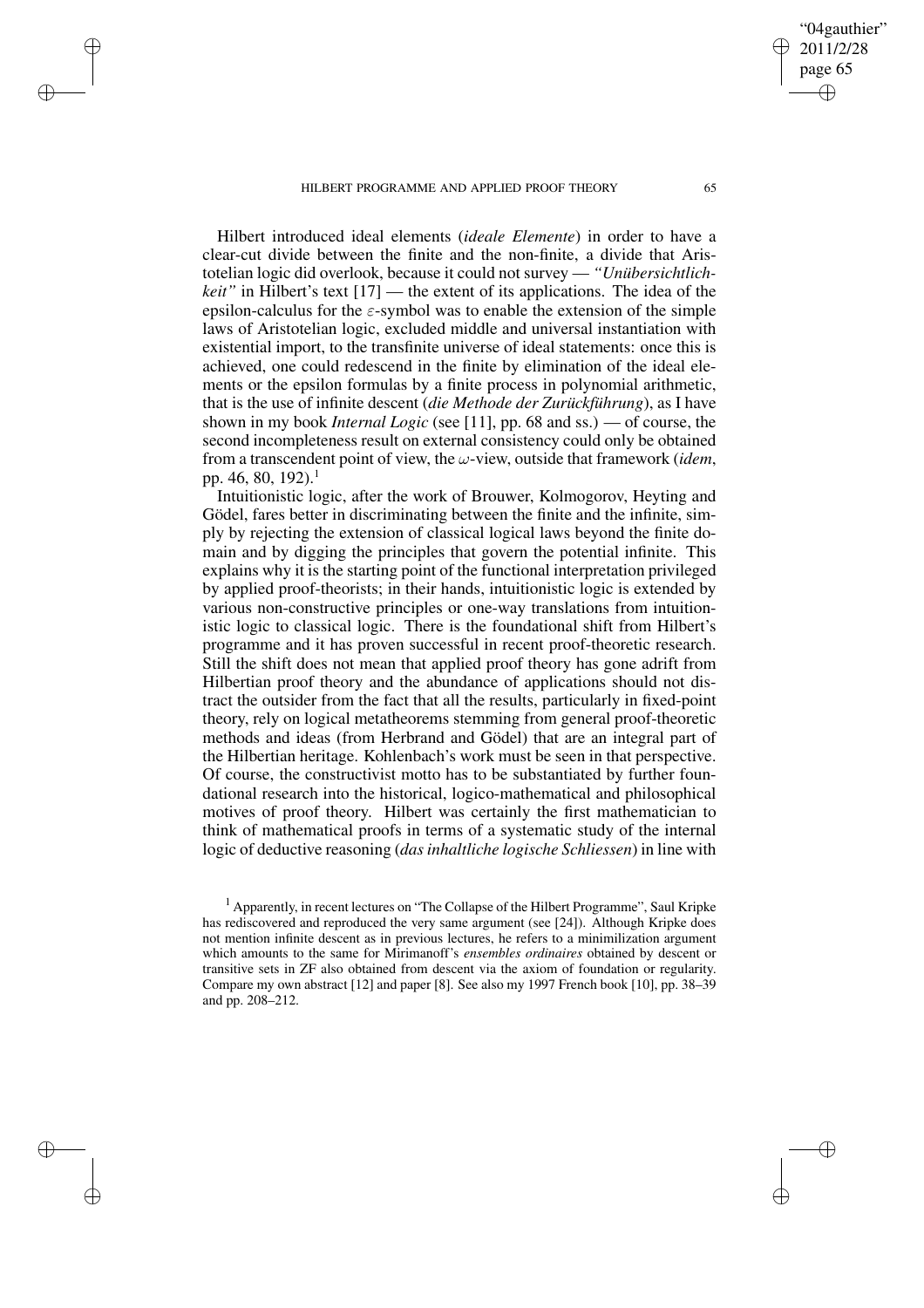"04gauthier" 2011/2/28 page 66 ✐ ✐

✐

✐

#### 66 YVON GAUTHIER

Kronecker's constructive stance in his general arithmetic (*allgemeine Arithmetik*) for which he claimed "*innere Wahrheit und Folgerechtigkeit*", that is internal truth and consistency; these objectives could very well be shared by applied proof theory in the search for the effectivity of proofs in classical analysis. E. Bishop in his pioneering work on constructive analysis was looking for the numerical content of classical mathematics and had admitted that he had been inspired by Kronecker rather than by Brouwer. This is not the road taken by logicians in proof theory. Proof theory puts the emphasis on proofs with the aim of making manifest their constructive hidden content and that is a major endeavour in foundational research.

If applied proof theory and the proof mining enterprise represents a shift of emphasis in original (pure!) proof theory as Kohlenbach repeats after Kreisel, it remains that the idea of extracting more constructive information from a given classical proof concurs with the idea of security or certainty that Hilbert defined as the ideal goal of his proof theory and the motto of applied proof theory could very well be "More information, more certainty". Detracting from that ideal, which is not epistemic but foundational, would mean fruitless prospection for proof-theorists, either in the abstract realm of constructivist principles or in the mining field of promising applications.<sup>2</sup>

> Département de Philosophie Université de Montréal C.P. 6128, succursale Centre-ville Montréal, Québec H3C 3J7 Canada E-mail: yvon.gauthier@umontreal.ca

## REFERENCES

- [1] J. Avigad. Number Theory and Elementary Arithmetic. *Philosophia Mathematica*, XI:257–284, 2003.
- [2] T. Coquand. Herbrand et le programme de Hilbert. *Gazette des Mathématiciens*, 118:17–28, 2008.
- [3] T. Coquand, H. Lombardi, and C. Quitte. Generating non-Noetherian Modules Constructively. *Manuscripta Mathematica*, 115:513–520, 2004.
- [4] M. Coste, H. Lombardi, and M.F. Roy. Dynamical Methods in Algebra: Effective *Nullstellensätze*. *Ann. Pure Appl. Logic*, 111:203–256, 2001.

 $2$ I thank Professor Kohlenbach for additional information and comments on this paper. I also thank an anonymous referee for numerous helpful remarks.

✐

✐

✐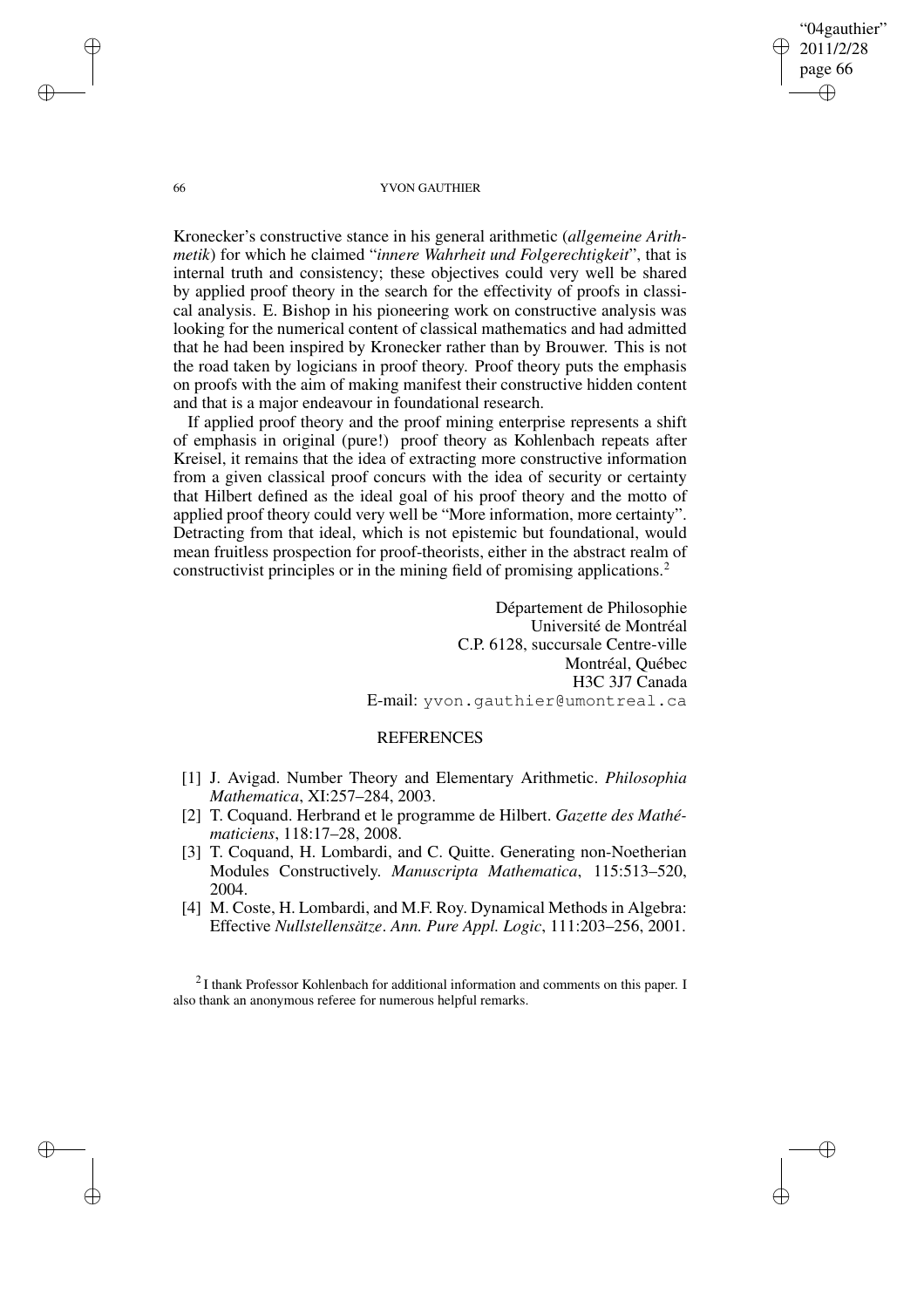✐

✐

✐

- [5] C.N. Delzell. Kreisel's Unwinding of Artin's Proof, Part 1. In P. Odifreddi, editor, *Kreiseliania*, pages 113–246. A.K. Peters, 1996.
- [6] J. Gaspar and U. Kohlenbach. On Tao's "Finitary" Infinite Pigeonhole Principle. *Journal of Symbolic Logic*, 75(1):355–371, 2010.
- [7] Y. Gauthier. Le constructivisme de Herbrand. *The Journal of Symbolic Logic*, 48(4):1230, 1983.
- [8] Y. Gauthier. Finite Arithmetic with Infinite Descent. *Dialectica*, 43(4):329–337, 1989.
- [9] Y. Gauthier. Hilbert and the Internal Logic of Mathematics. *Synthese*, 101:1–14, 1994.
- [10] Y. Gauthier. *Logique interne. Modèles et applications.* Diderot, Paris, 1997.
- [11] Y. Gauthier. *Internal Logic. Foundations of Mathematics from Kronecker to Hilbert.* Kluwer, Synthese Library, Dordrecht / Boston / London, 2002.
- [12] Y. Gauthier. The notion of outer consistency from Hilbert to Gödel. *The Bulletin of Symbolic Logic*, 13(1):136–137, 2007.
- [13] K. Gödel. Über eine noch nicht benüzte Erweiterung des finiten Standpunktes. *Dialectica*, 12:230–237, 1958.
- [14] K. Gödel. On formally undecidable propositions. In Jean van Heijenoort, editor, *From Frege to Gödel: a source book in mathematical logic 1879–1931*, pages 616–617. Harvard University Press, 1967.
- [15] K. Gödel. In S. Feferman, editor, *Collected Works*, volume II, page 305. Oxford University Press, New York / Oxford, 1990.
- [16] J. Herbrand. *Écrits logiques.* J. van Heijenoort, ed. PUF, Paris, 1968.
- [17] D. Hilbert. Über das Unendliche. *Mathematische Annalen*, 95:161– 190, 1926.
- [18] D. Hilbert. *Gesammelte Abhandlungen III.* Chelsea, New York, 1932.
- [19] D. Hilbert and P. Bernays. *Grundlagen der Mathematik I et II.* Springer-Verlag, Berlin, 2. edition, 1968–1970.
- [20] U. Kohlenbach. Arithmetising Proofs in Analysis. In Lascar, D., Larrazabal, J.M. and G. Mints, editors, *Logic Colloquium '96*, volume 12 of *Springer Lecture Notes in Logic*, pages 115–158. 1998.
- [21] U. Kohlenbach. *Applied Proof Theory: Proof Interpretations and their Use in Mathematics.* Springer-Verlag, Berlin / Heidelberg, 2008.
- [22] U. Kohlenbach. Functional Interpretation and its Use in Current Mathematics. *Dialectica*, 62:223–267, 2008.
- [23] G. Kreisel. Extraction of bounds: interpreting some tricks of the trade. In P. Suppes, editor, *University-level computer-assisted instruction at Stanford: 1968–1980*, pages 153–164. Stanford University Institute for Mathematical Studies in the Social Sciences, 1981.

"04gauthier" 2011/2/28 page 67

✐

✐

✐